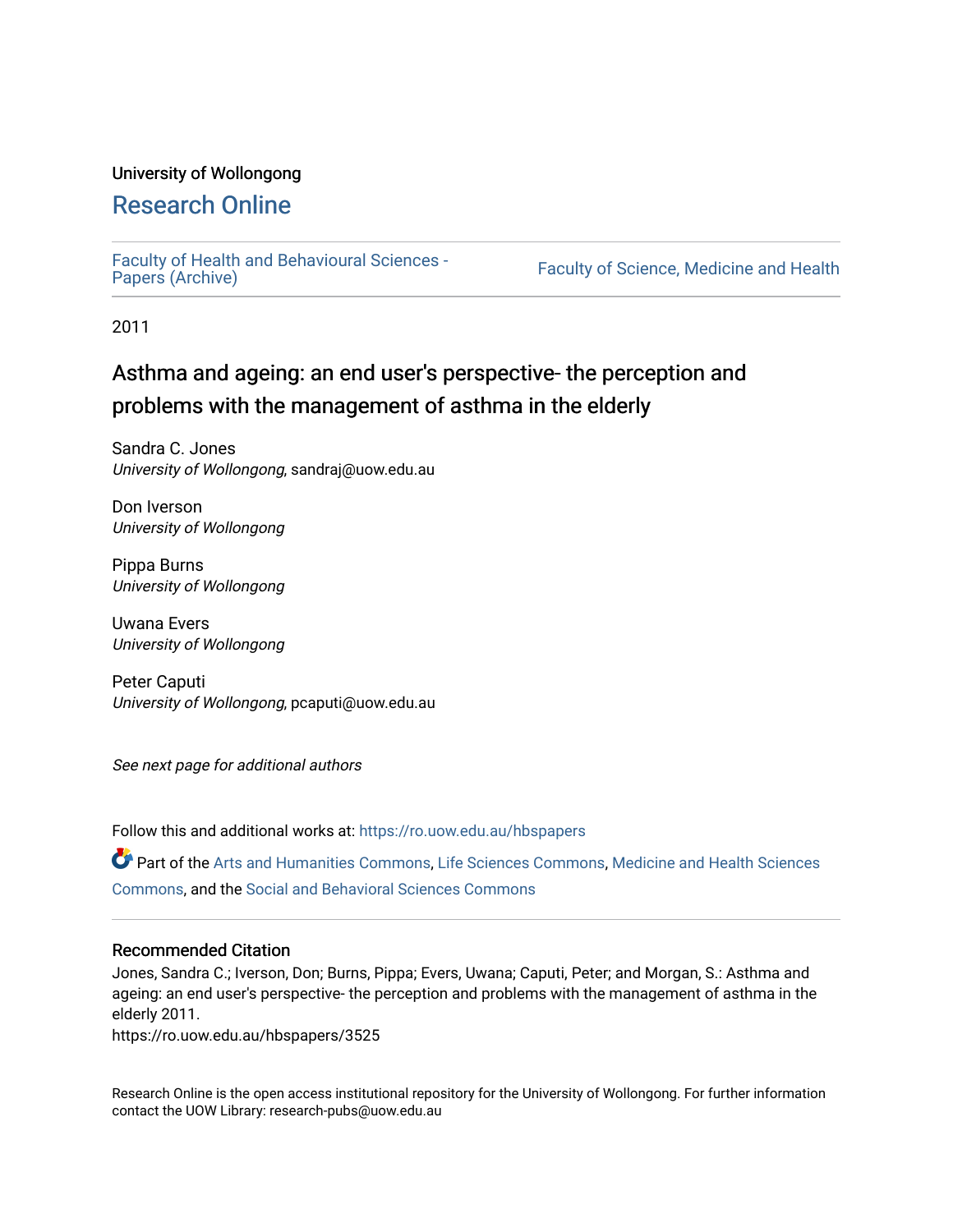# Asthma and ageing: an end user's perspective- the perception and problems with the management of asthma in the elderly

# **Abstract**

Despite the high prevalence of asthma in the elderly, its development, diagnosis, and treatment are underresearched. This paper provides a comprehensive review of the current state of knowledge in relation to management of asthma in the elderly – focusing on barriers to diagnosis and treatment and the central role of self-management. Asthma prevalence increases with age, as does the risk of dying from asthma, and with the ageing of the population and increasing life expectancy, the prevalence of (diagnosed and undiagnosed) asthma in older adults is expected to increase drastically, placing an increasing burden on sufferers, the community and health budgets. Asthma sufferers are more likely to be psychologically distressed and at a higher risk of anxiety and depression, more likely to experience a sense of lack of control over their health and to have lower self-reported quality of life. Asthma is under-diagnosed, and under-treated, in the elderly, further exacerbating these negative consequences. The review concludes, among other things, that there is a need to better understand the development and impact of asthma in the elderly, to increase community awareness of asthma in the elderly, to improve both 'medical management' and 'self-management' in this population and to develop more effective tools for diagnosis and treatment of asthma in the elderly. The paper concludes with key recommendations for future research and practice in this area.

## **Disciplines**

Arts and Humanities | Life Sciences | Medicine and Health Sciences | Social and Behavioral Sciences

## Publication Details

Jones, S. C., Iverson, D. C., Burns, P., Evers, U., Caputi, P. & Morgan, S. (2011). Asthma and ageing: an end user's perspective- the perception and problems with the management of asthma in the elderly. Clinical and Experimental Allergy, 41 (4), 471-481.

# Authors

Sandra C. Jones, Don Iverson, Pippa Burns, Uwana Evers, Peter Caputi, and S. Morgan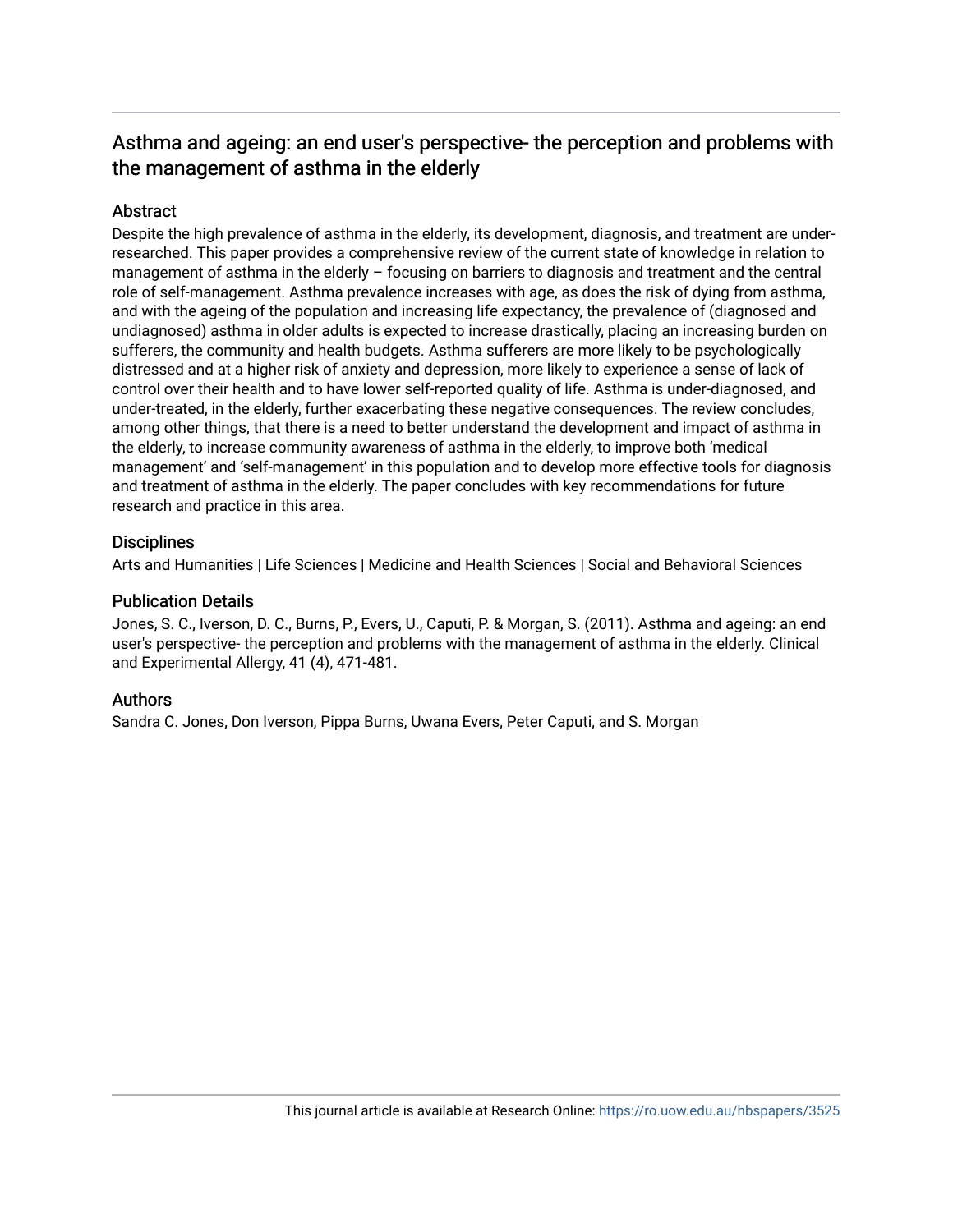**Asthma and ageing: an end user's perspective - the perception and problems with the management of asthma in the elderly** 

 $S$ andra C. Jones, $^{1}$  Don Iverson, $^{1,2}$  Pippa Burns, $^{1}$  Uwana Evers, $^{1}$  Peter Caputi, $^{1,3}$ **Sara Morgan4**

**<sup>1</sup>**Centre for Health Initiatives, University of Wollongong

**<sup>2</sup>**Illawarra Health & Medical Research Institute, University of Wollongong

**<sup>3</sup>**School of Psychology, University of Wollongong

**<sup>4</sup>**Asthma Foundation NSW

Corresponding Author: Prof Sandra C. Jones Director, Centre for Health Initiatives University of Wollongong Wollongong NSW 2522 Australia FAX: +61 2 4221 3370 EMAIL: sandraj@uow.edu.au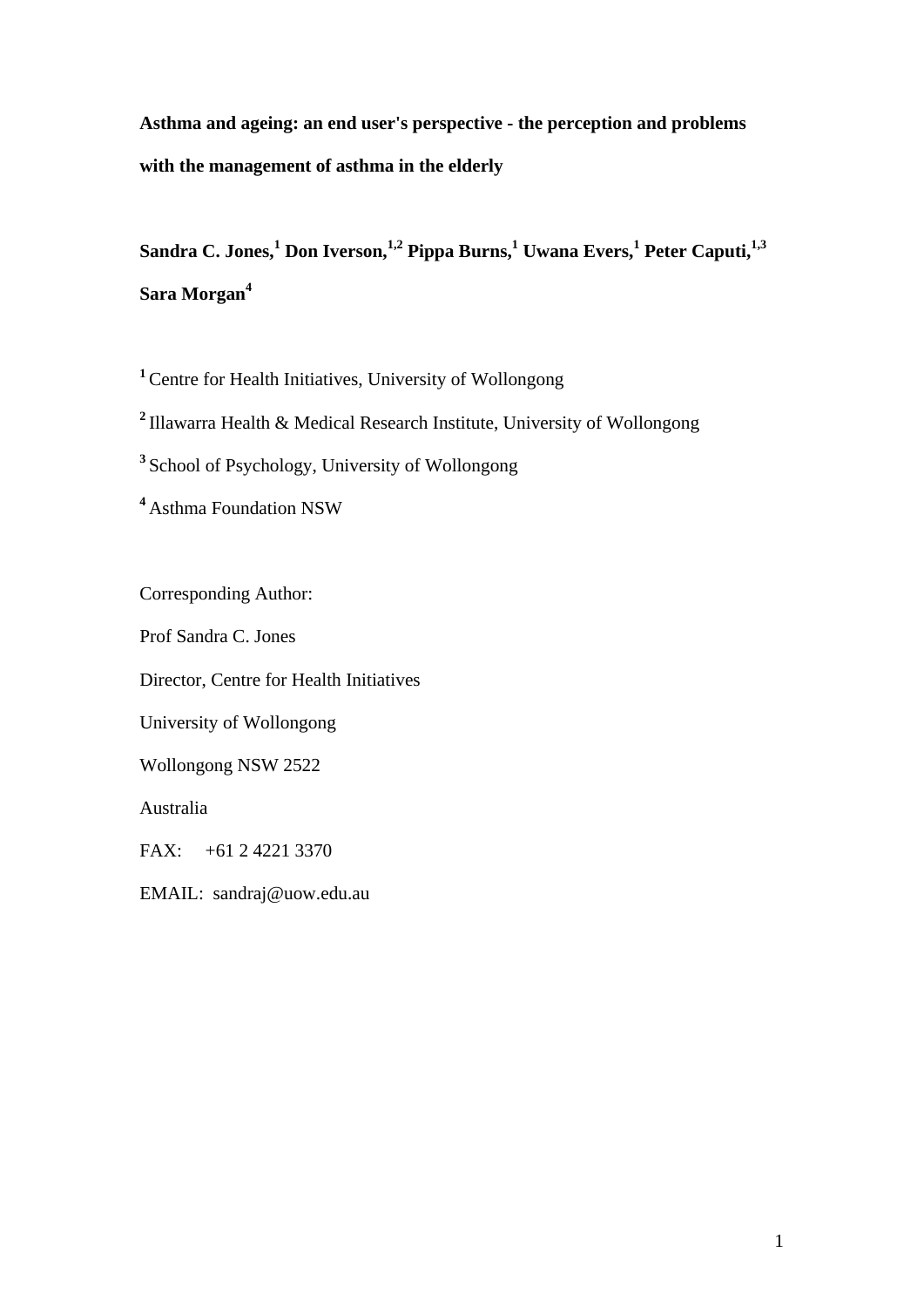#### ABSTRACT

Despite the high prevalence of asthma in the elderly, its development, diagnosis and treatment are under-researched. This paper provides a comprehensive review of the current state of knowledge in relation to management of asthma in the elderly – focusing on barriers to diagnosis and treatment and the central role of selfmanagement. Asthma prevalence increases with age, as does the risk of dying from asthma; and with the increasing ageing of the population and increasing life expectancy, the prevalence of (diagnosed and undiagnosed) asthma in older adults is expected to increase dramatically, placing an increasing burden on sufferers, the community and health budgets. Asthma sufferers are more likely to be psychologically distressed and at higher risk of anxiety and depression, more likely to experience a sense of lack of control over their health, and to have lower self-reported QoL. Asthma is under-diagnosed, and under-treated, in the elderly, further exacerbating these negative consequences. The review concludes, among other things, that there a need to better understand the development and impact of asthma in the elderly, to increase community awareness of asthma in the elderly, to improve both 'medical management' and 'self-management' in this population, and to develop more effective tools for diagnosis and treatment of asthma in the elderly. The paper concludes with key recommendations for future research and practice in this area.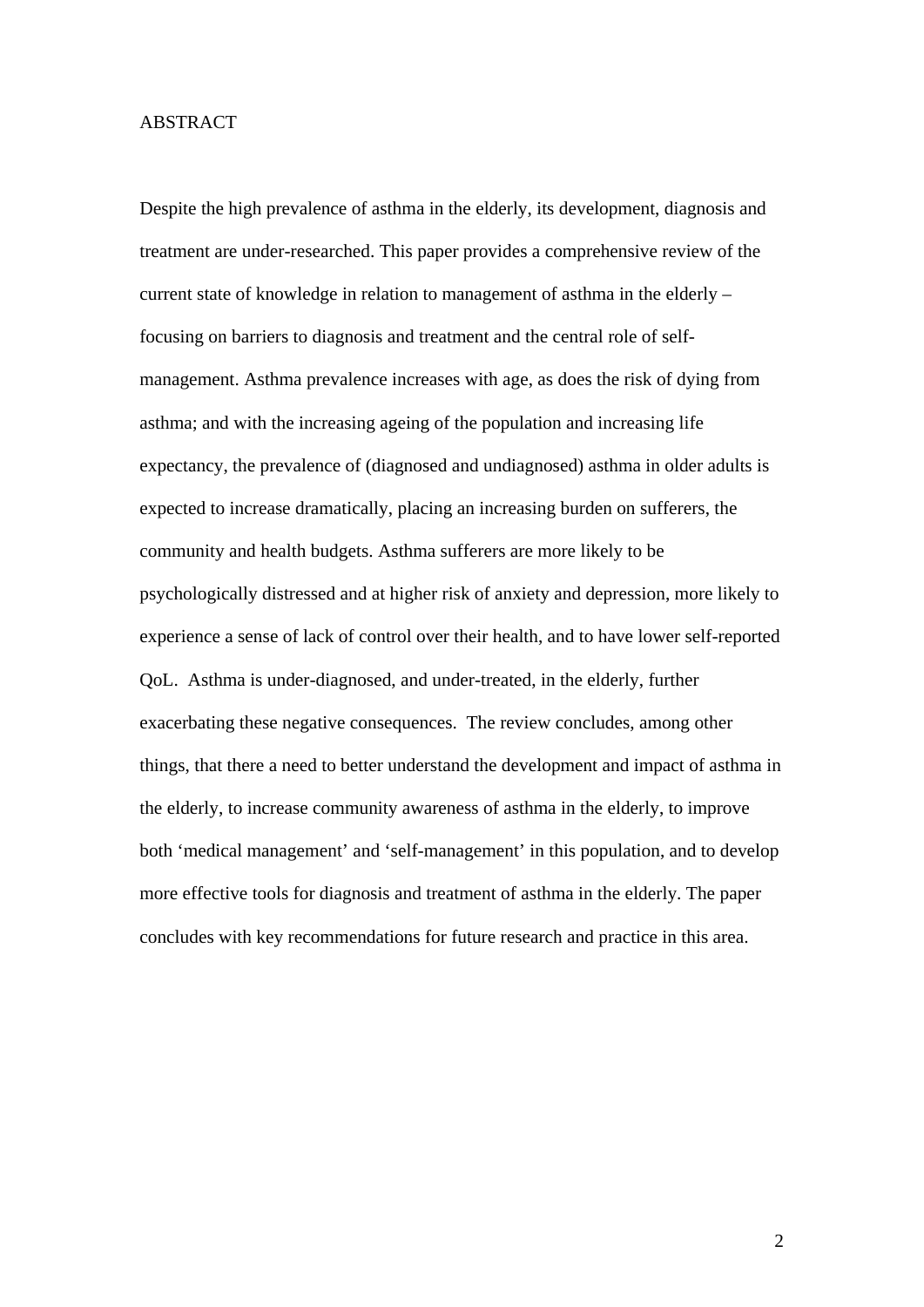**Asthma and ageing: an end user's perspective - the perception and problems with the management of asthma in the elderly** 

#### **Asthma in the elderly**

Despite the high prevalence of asthma in the elderly, its development, diagnosis and treatment are under-researched. For example, a systematic search of the medical literature for research on people with asthma aged 65 and over [1] concluded that "seniors have been excluded systematically from most large studies of asthma…(which has) led to a scarcity of evidence on the presentation, diagnosis, and natural history of the disease in this group" (p. 10). Thus, it is perhaps not surprising (although concerning) that data on asthma outcomes demonstrates that public health measures which have reduced mortality from asthma have been less successful for older people [2]. A recent review paper summarised much of the existing knowledge on phenotypes, pathogenesis and risk factors in the elderly (while noting that there is very little recent research in this area) [3]. Moore et al. [4] identified five 'clusters' of asthma phenotypes with one cluster accounting for 8% of the cases and characterized by older females, high body mass index (BMI) and less atopic involvement than other clusters. This was the only cluster that involved older persons, in this case only females. The focus of the current paper is on the management of asthma in the elderly, summarising current knowledge on the perceptions and problems of selfmanagement in this age group.

# **Aetiology**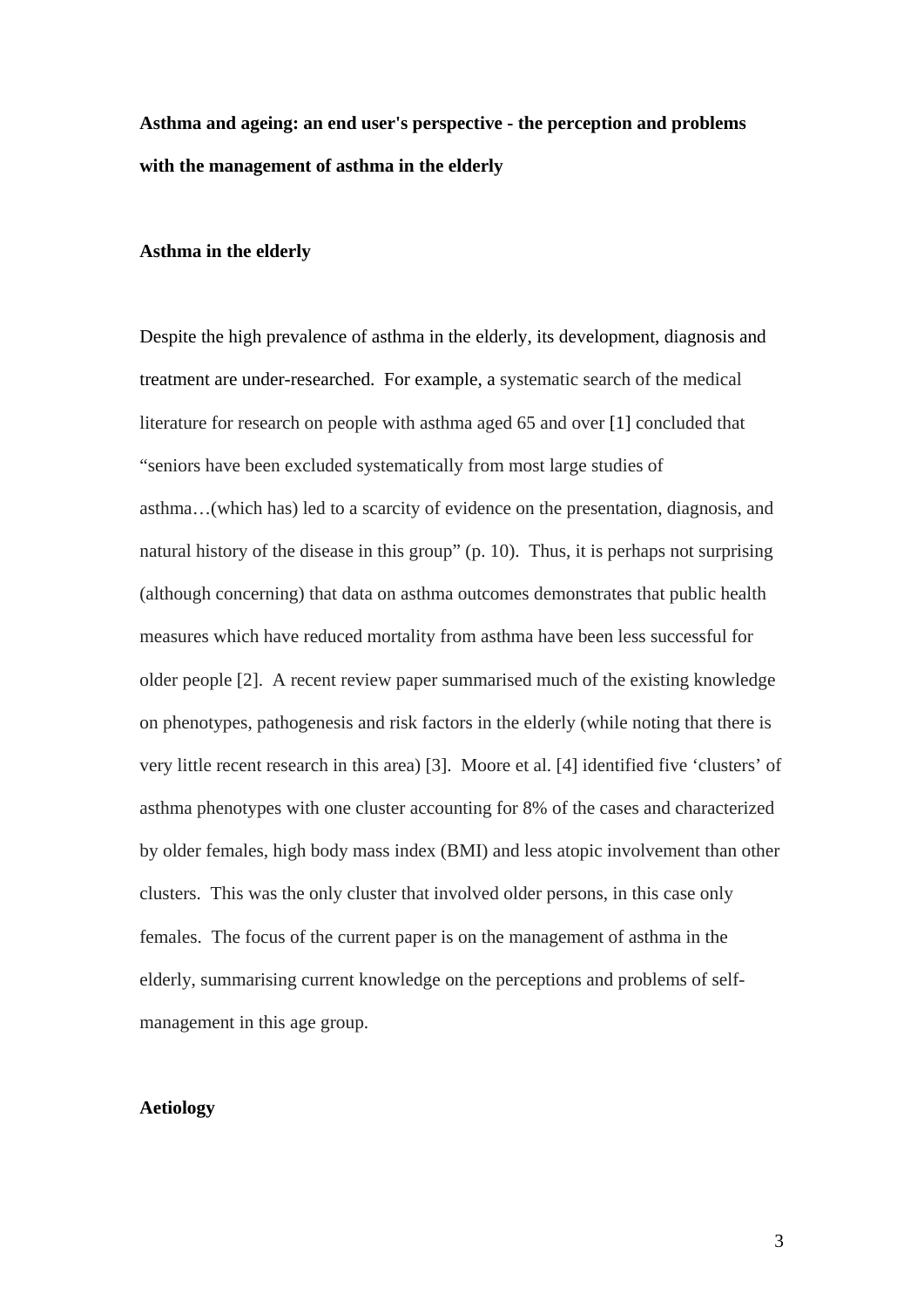While the onset of most asthma cases occurs within the first two decades of life, onset also occurs in the middle to late years. For example, the incidence of new asthma cases after 65 years of age has been estimated at 60-100 per 100,000 persons [5]. The prevalence of asthma has been estimated at 15% and 10.4%, respectively, amongst persons older than 45 years and between 64-75 years [5]; prevalence after the age of 70 years has been estimated at 7% to 9% [6].

Adult-onset asthma is categorised as being 'extrinsic' where asthma is precipitated by exposure to inhaled aeroallergens, or 'intrinsic' asthma where none of the usual features of atopy are present [6]. While about 80% of asthmatic children are atopic, fewer than 20% of persons over 50 years of age are believed to be atopic. The accuracy of the atopy estimate for older persons has been questioned based on studies that have shown the rates could be between 47% and 75% [5, 7]. When extrinsic asthma occurs in older persons it is most likely due to exposure to a new allergen [8], which can occur when the person moves into a new geographical area, living accommodation or work environment. Amongst older adults a history of atopy is a very important predictor of adult-onset asthma [6].

Older persons with 'intrinsic' asthma do not have a family history of allergies and asthma, have not demonstrated sensitivity to allergens and do not have elevated IgE levels. Intrinsic asthma tends to develop later in adult life than extrinsic asthma, and is often precipitated by an upper respiratory tract infection [6].

A number of factors have been identified as increasing a person's likelihood of developing adult-onset asthma including: genetic susceptibility; exposure to indoor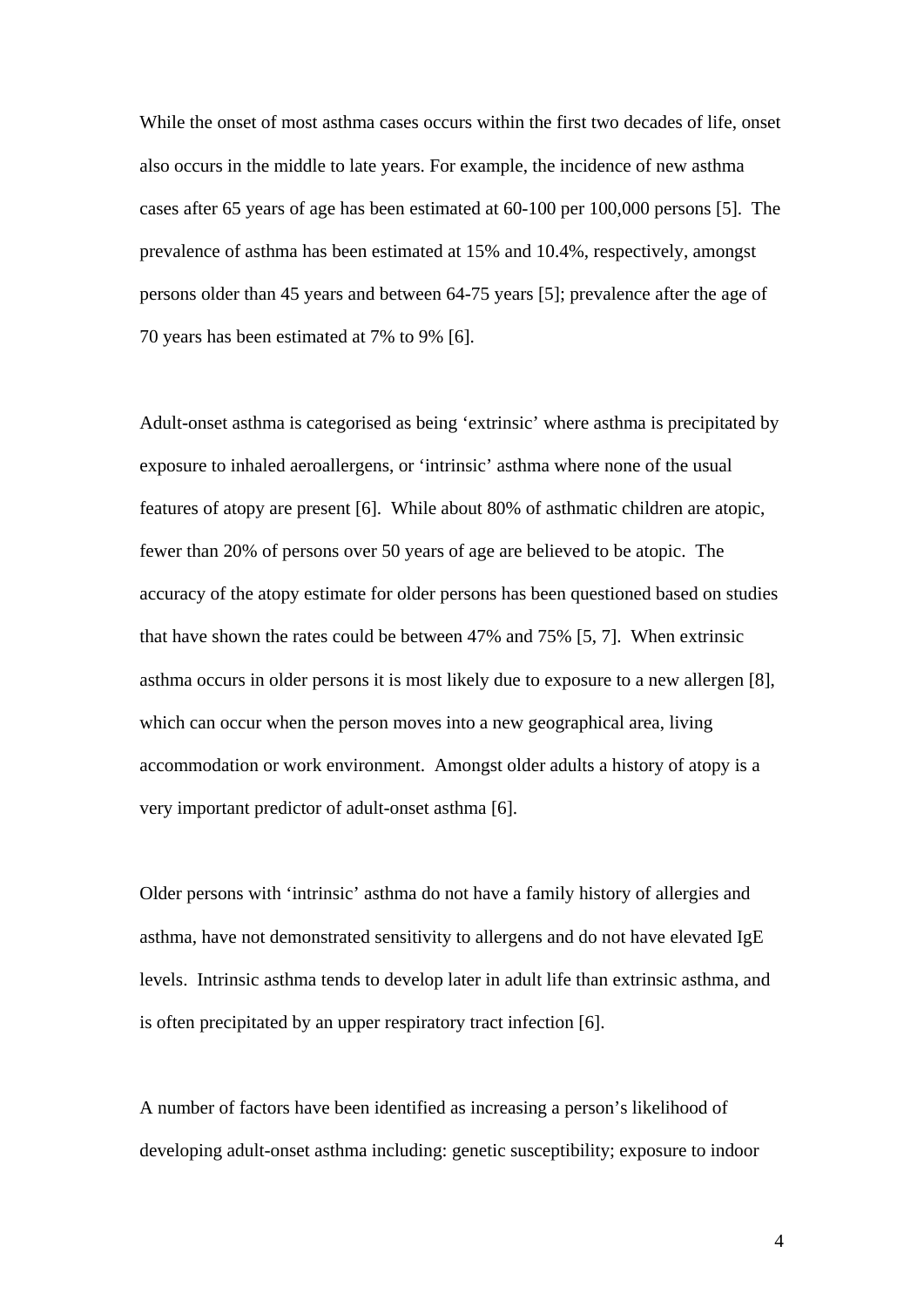and outdoor allergens; exposure to air pollutants; occupational exposures; foods and dietary products; excess body weight; medications; and infectious diseases [9].

It is clear that genetics have a significant involvement in the development of asthma with over 100 genes having been shown to be associated with asthma; only a few of the identified genes have been replicated in multiple studies [10]. However, as has been noted previously [11] the genetic influence likely occurs "…through several genes of moderate effect" (p. E183).

Exposure to indoor and outdoor allergens, air pollutants and occupational exposures has been shown to be important in the development of asthma. For example, exposure to indoor allergens, primarily through house dust (which includes house dust mites, dog and cat danders, cockroach allergen, fungi) but also through cooking and heating devices, outdoor allergens such as pollens, ambient air pollutants such as ozone and inhalable particles, and occupational exposures such as vapours, gases, dusts and fibres all increase the risk for developing adult onset asthma [9]. A review of the impact of environmental tobacco smoke (ETS), at home or in the workplace [12], concluded that "...there is strong evidence that ETS is related to an increased risk of adult-onset asthma" (p. 628). It may be that the factor underlying indoor, outdoor, air and occupational allergen or pollutant exposure is socioeconomic status (SES). This hypothesis is partially supported by a US study that found that persons with low SES status were 1.36 times more likely to have asthma than persons from with higher SES status [13].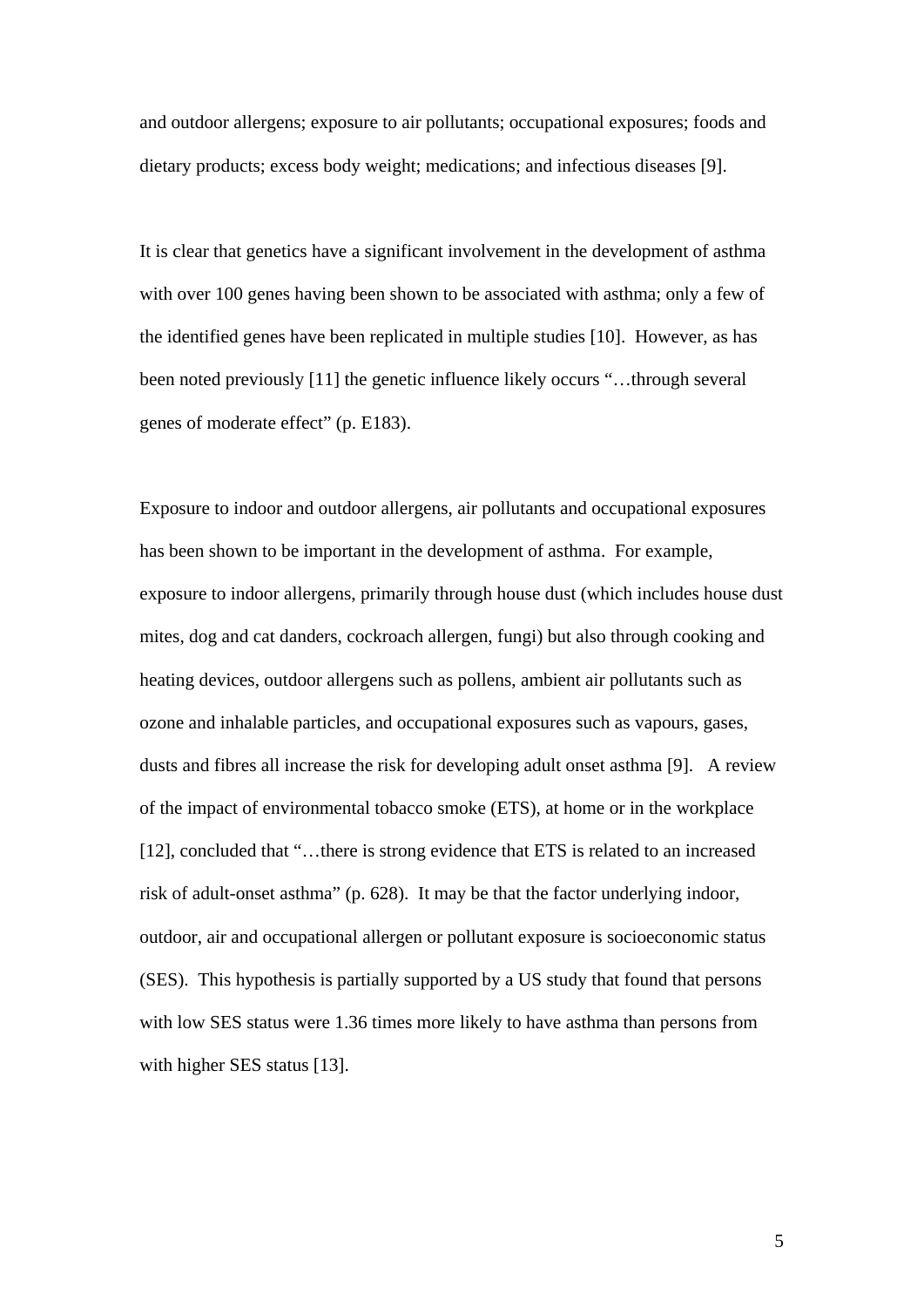The evidence that diet contributes to the development of adult-onset asthma is interesting but not conclusive with greatest interest in antioxidant and polyunsaturated fatty acid intake as well as some food additives [9, 14]. There is increasing interest and indeed evidence regarding obesity and adult-onset asthma. The evidence of such an association, however, is much stronger for women. The potential importance of this relationship is such that up to 250,000 new cases of adult-onset asthma each year in the US may be due to overweight and obesity [15].

Some infectious diseases and medications have also been shown to be associated with adult-onset asthma. Beta blocker, non-steroidal anti-inflammatory, and acetylsalicylic acid-based medications have been shown in some studies to increase risk for developing adult-onset asthma [9, 16]. Respiratory and mycoplasma infections and rhinitis have also been suggested as risk factors for adult-onset asthma [16]. Finally, both wheezing and rhinitis have been shown to be important predictors of the development of adult-onset asthma [17-19].

It is recognised that much remains unknown about the aetiology of adult-onset asthma. Further understanding requires more studies involving two distinct populations - those between the ages of 40 and 65 years and those over 65 years of age.

# **Prevalence**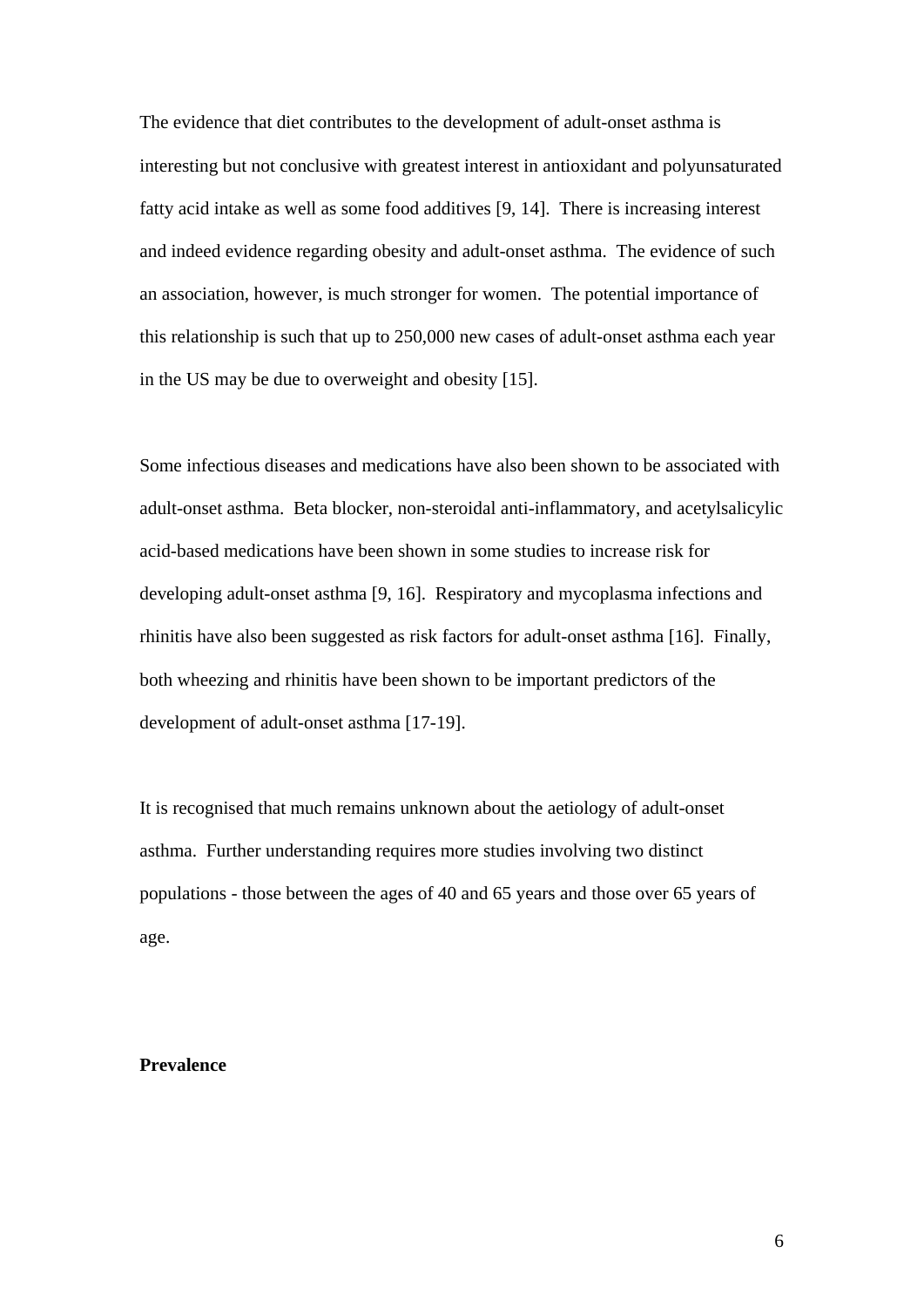Estimating the prevalence of asthma in the community presents a challenge, in part, because older persons may know they have a breathing problem but could attribute the problem to any number of causes, including ageing. This would also result in an underestimation of the actual prevalence within the community if determined by selfreport surveys. This situation is compounded by the difficulties associated with making a definitive asthma diagnosis; thus a physician could label a diagnosed condition as being asthma only, asthma and emphysema, chronic bronchitis and emphysema, among other possibilities. The end result would likely be a further underestimation of the actual prevalence of asthma among older persons. Thus it is widely suspected that prevalence of respiratory disease in older people is underreported and often undiagnosed, with estimates of undiagnosed asthma among older adults ranging from 25% [20] to 55% [21].

Asthma prevalence does increase with age. In Australia, for example, the overall asthma prevalence is estimated at 9.9%, increasing to 10.1% of persons aged 65 and over and 11% among persons aged 75 and over [22]. In the US, prevalence of asthma among people aged 65 and over has been estimated at 5.3% and increasing, with over 2 million current diagnoses alone in this age group [1].

With the increasing age of the population and increasing life expectancy, the prevalence of (diagnosed and undiagnosed) asthma in older adults is expected to increase drastically, placing an increasing burden on sufferers, the community and health budgets. For example, based on current prevalence data, Stupka & deShazo [1]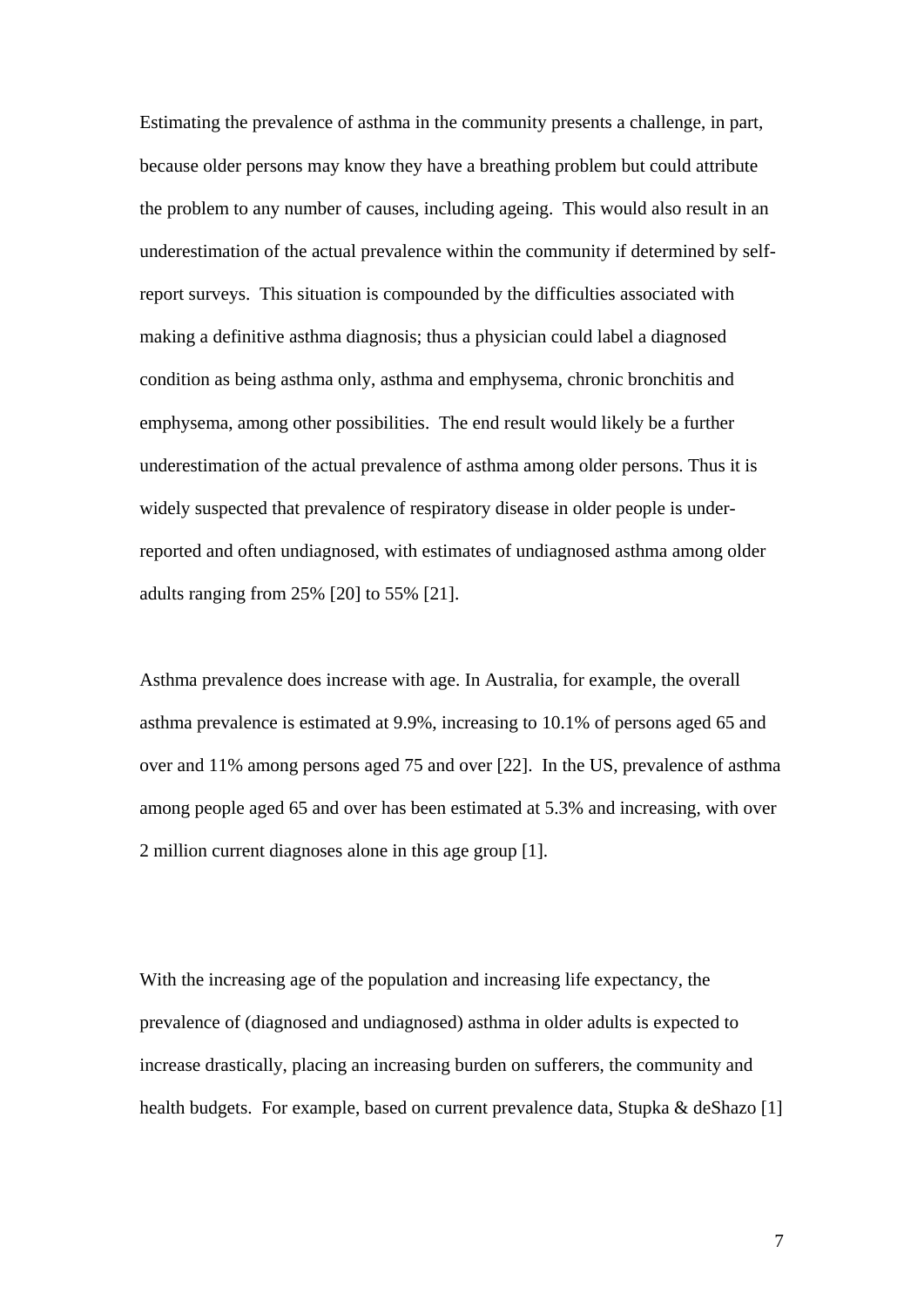have estimated that the number of seniors in the United States with asthma will more than double to almost 5 million by 2030.

# **Mortality**

The risk of dying from asthma increases with age [23]. The overall decline in asthma deaths over the last few decades has been attributed to improvements in the survival of children and young people [24] as mortality in older adults increased during the same time period [1, 25]. Over two-thirds of asthma deaths occur in the over 50 age group [24, 26], which is disproportionately high as this age group has only a moderately higher prevalence rate. Further, it has been estimated that 50% of asthma deaths occur in persons aged 65 years and over, with US data from 2001 to 2003 revealing 5.8 asthma deaths per 100,000 people in this age group [27]. Concerns have also been raised that asthma mortality rates based on death certificate data may underestimate true numbers [28]. This is especially a concern amongst older people who often have a number of co-morbid conditions that potentially could interfere with an accurate determination of cause of death [1].

#### **Morbidity**

Some evidence suggests that asthma is more severe amongst the elderly [29]. Older people with asthma are significantly more likely to report having other chronic conditions which could worsen health outcomes, including greater functional impairment and lower quality of life 9QoL) [30,31].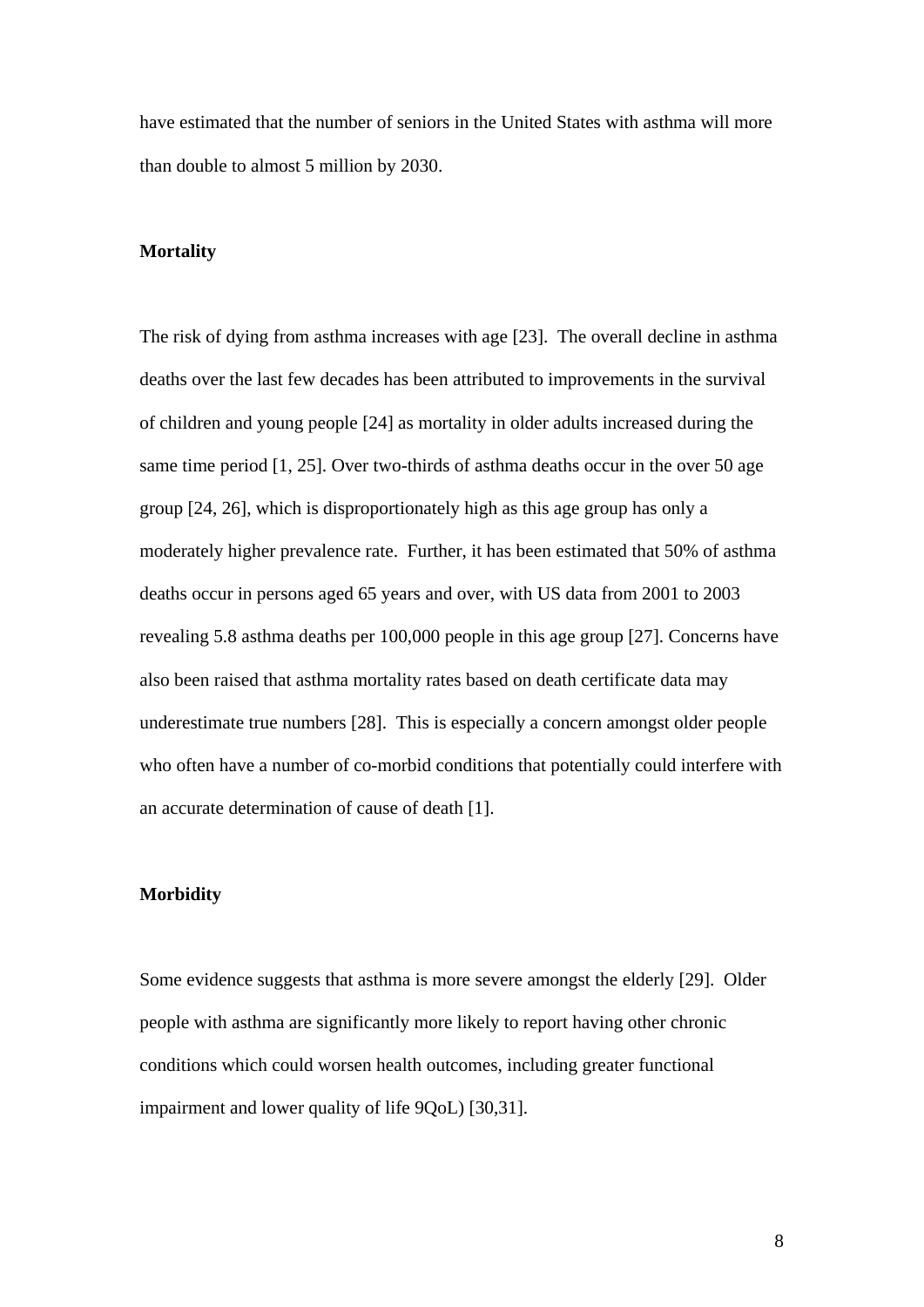Hospitalisations for asthma are higher in the elderly than in other adults. For example, in Australia in 2006-2007 the rate of hospital separations for asthma in persons aged 65 and over was 234 per 100,000 population; this compares with a rate of 175 separations per 100,000 in persons aged 15-64 [23]. In the United States, the hospitalization rate for asthma was 272 per 100,000 in the 65 and over age group; this rate was second only to the rate for the 0-7 age group which was 284 per 100,000 [29]. In addition, the average length of stay for a person hospitalised with asthma increases with age [23].

### **Impact**

#### *Impact on individual and family*

Asthma is a chronic condition that impacts on the health status of people of all ages. Asthma often has a significant impact on the QoL of those affected. For example, Adams et al. [32] found that asthma sufferers were more likely to be psychologically distressed and at a higher risk of anxiety and depression, and similar findings have been reported by others [33]. Asthma sufferers were also found to be more likely to experience a sense of lack of control over their health [31]. QoL is particularly impaired in the elderly, with reported QoL decreasing with increasing asthma severity [34, 35]. QoL is further impacted when asthma co-exists with another chronic condition such as heart disease or diabetes; this situation has been found to be most problematic amongst the elderly [31]. However, the TENOR study (observational study of 4,756 asthma patients aged 6 and over) found that while older patients have worse lung function than younger patients, they have lower health care utilisation,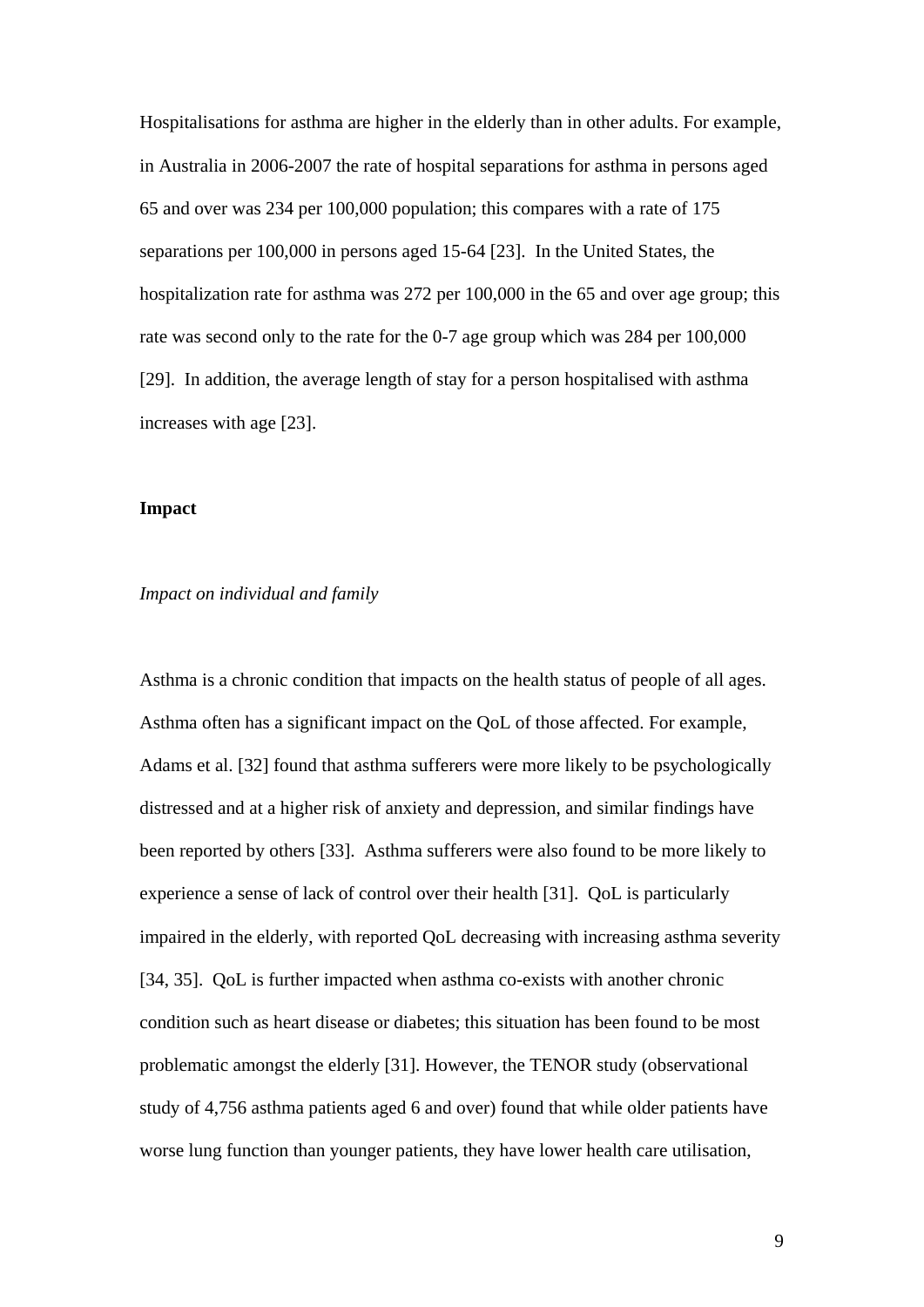fewer self-reported asthma control problems and better QoL [36]; suggesting that, given appropriate medical care, outcomes in this population can be quite good.

Interestingly, QoL appears to be moderated by access to health services and having medical needs met [37].

#### *Impact on community*

The economic burden of asthma is greater in older people due to the higher number of emergency department visits, higher rates of hospital admission and longer length of hospital stay than that experienced by younger people with asthma [38]. Hospitalisation rates are highest in the winter months and early spring [23], which is thought to reflect an increase in respiratory tract infections that occur at this time. The cost of managing asthma is significant – thus in 2004-05, asthma costs for Australia were estimated to be US\$606 million, equating to 1.2% of total health care spending [23].

#### **Diagnosis and treatment**

As stated above, it is widely acknowledged that asthma is under-diagnosed in the elderly [6, 31, 39-41]. Even among those with a prior diagnosis, the prevalence of untreated asthma is worrisome, with a UK population survey reporting that 2.4% of men and 1.2% women aged 65 and over had untreated asthma, despite many of these individuals having a prior diagnosis [42]. It is also generally agreed that this situation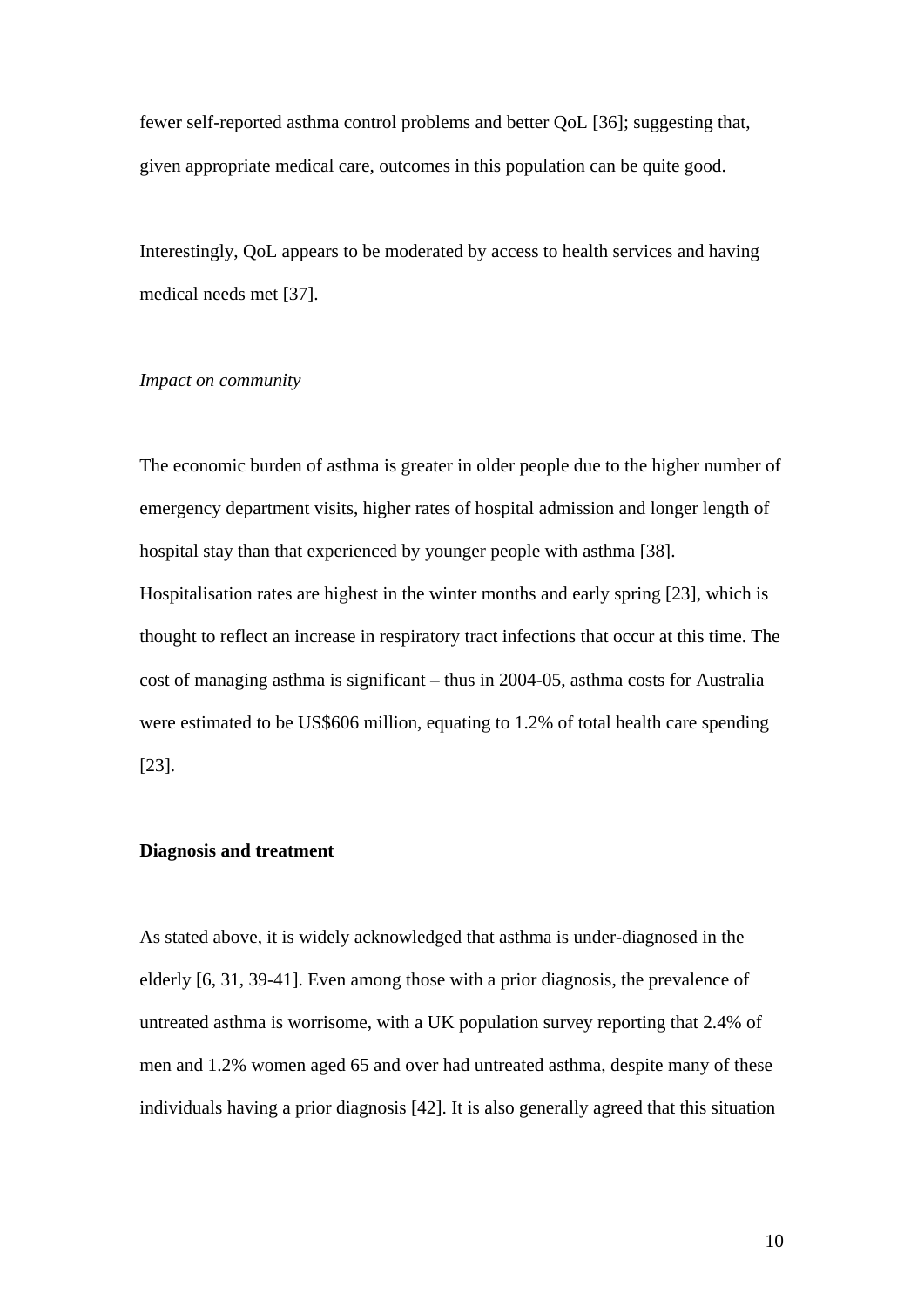arises due to a combination of under-presentation by the patient to the physician and under-diagnosis by the physician [43].

#### **The first hurdle – patient recognition of symptoms**

There is substantial evidence that older patients under-report symptoms [40] and present for medical care later in their disease progression than younger patients [1]. Asthma symptoms are often non-specific, but especially in the elderly, with other diseases such as chronic obstructive pulmonary disease and angina presenting with similar symptoms [39]. Because of this situation, patients tend to attribute their respiratory symptoms to either their comorbidities [40] or as a natural part of ageing [44]. While older patients often underrate their symptoms [6, 39], have poor perceptions of the severity of their symptoms, and demonstrate lower awareness of bronchoconstriction than younger adults [this lower awareness of bronchoconstriction was evident in both asthmatic and non-asthmatic adults aged 60-83 (compared with asthmatic and non-asthmatic adults aged 20-46)] [45], these misperceptions are likely to be exacerbated by cognitive declines associated with ageing [40, 46, 47].

#### **The second hurdle – physician recognition of symptoms**

Making a definitive asthma diagnosis amongst elderly patients remains a challenge. The primary reason for this situation is that the symptoms of asthma reported by older persons are nonspecific, being shared with other chronic conditions. However, the condition that presents the greatest diagnostic confusion for asthma amongst older persons is COPD, which primarily refers to chronic bronchitis and emphysema. An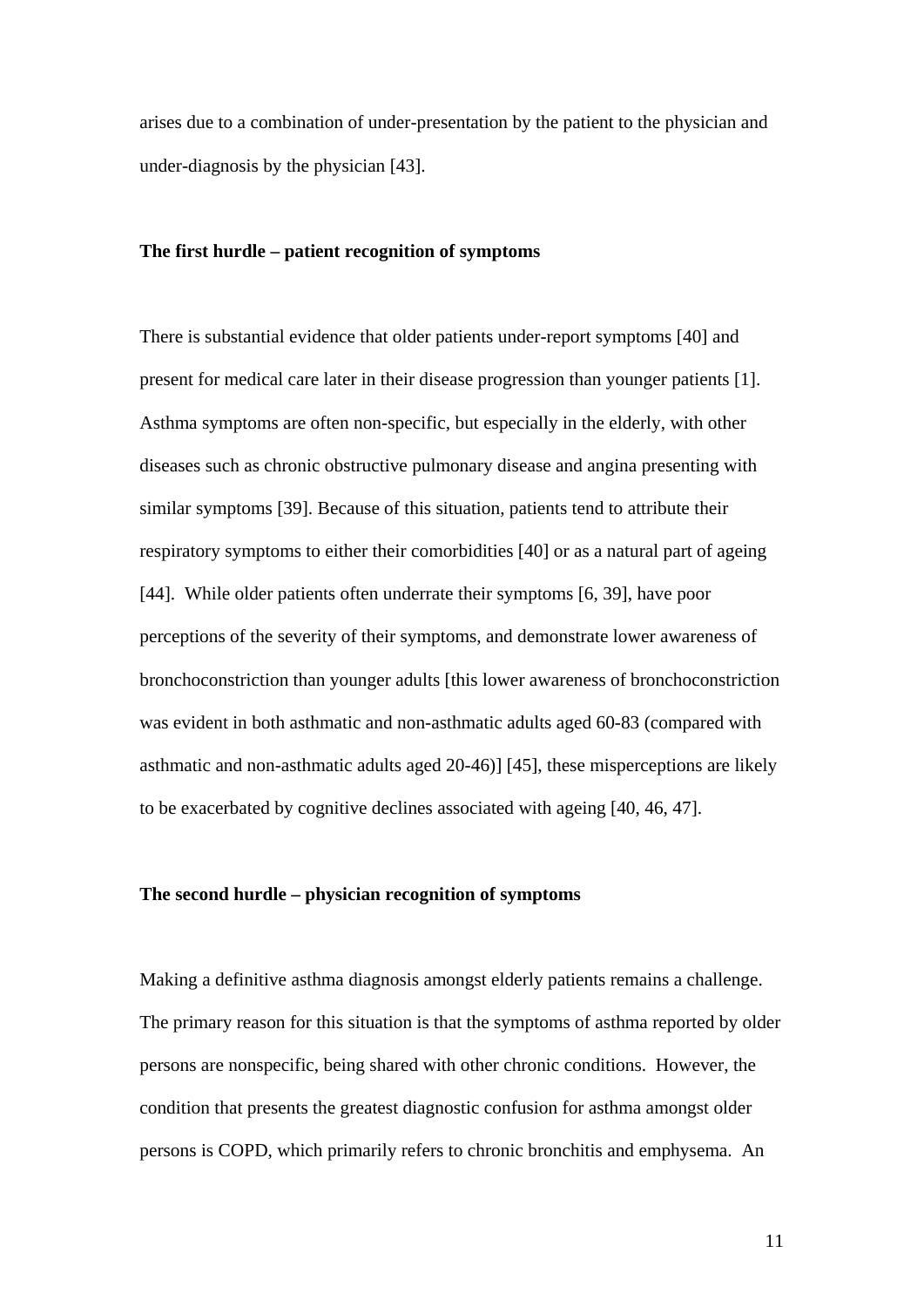important underlying feature of both asthma and COPD is inflammation which, over time, results in reduced air flow. In asthma the inflammation leads to airway hyperresponsiveness, which, in turn, is associated with some of the classic symptoms of asthma including wheezing, breathlessness, coughing and tightness in the chest [25]. These symptoms are also reported by persons with COPD.

Reaching a diagnosis of asthma with an elderly person is based on a thorough clinical history, often confirmed through pulmonary testing. While both asthma and COPD share symptoms their presentation is typically different. For example, older persons with COPD often experience breathlessness when they exert moderate or even minimal physical efforts. With asthma breathlessness occurs when there is an exacerbation; between events breathing tends to be normal. Coughing, which can be the only presenting symptom amongst older persons with asthma, is also associated with an exacerbation while it occurs regularly with COPD [6]. The differentiation of symptom presentation is not always as straightforward as the above examples. For example, while bronchial hyperresponsiveness (BHR) has long been considered a differentiating feature of asthma, recent findings indicate that up to 80% of persons with COPD exhibit BHR [48]. Pulmonary testing with bronchodilators has been used to differentiate the conditions, with COPD eliciting a lesser response [16]; although a recent study with over 5,000 COPD patients found that more than two-thirds showed meaningful increases in lung function following administration of bronchodilators [49]. Other aspects of the history can be used to aid differentiation between the two conditions. For example, many persons with COPD have a lengthy history of heavy smoking while the smoking rates amongst asthmatics tend to mirror that of the general population. However, smoking is not a necessary prerequisite for the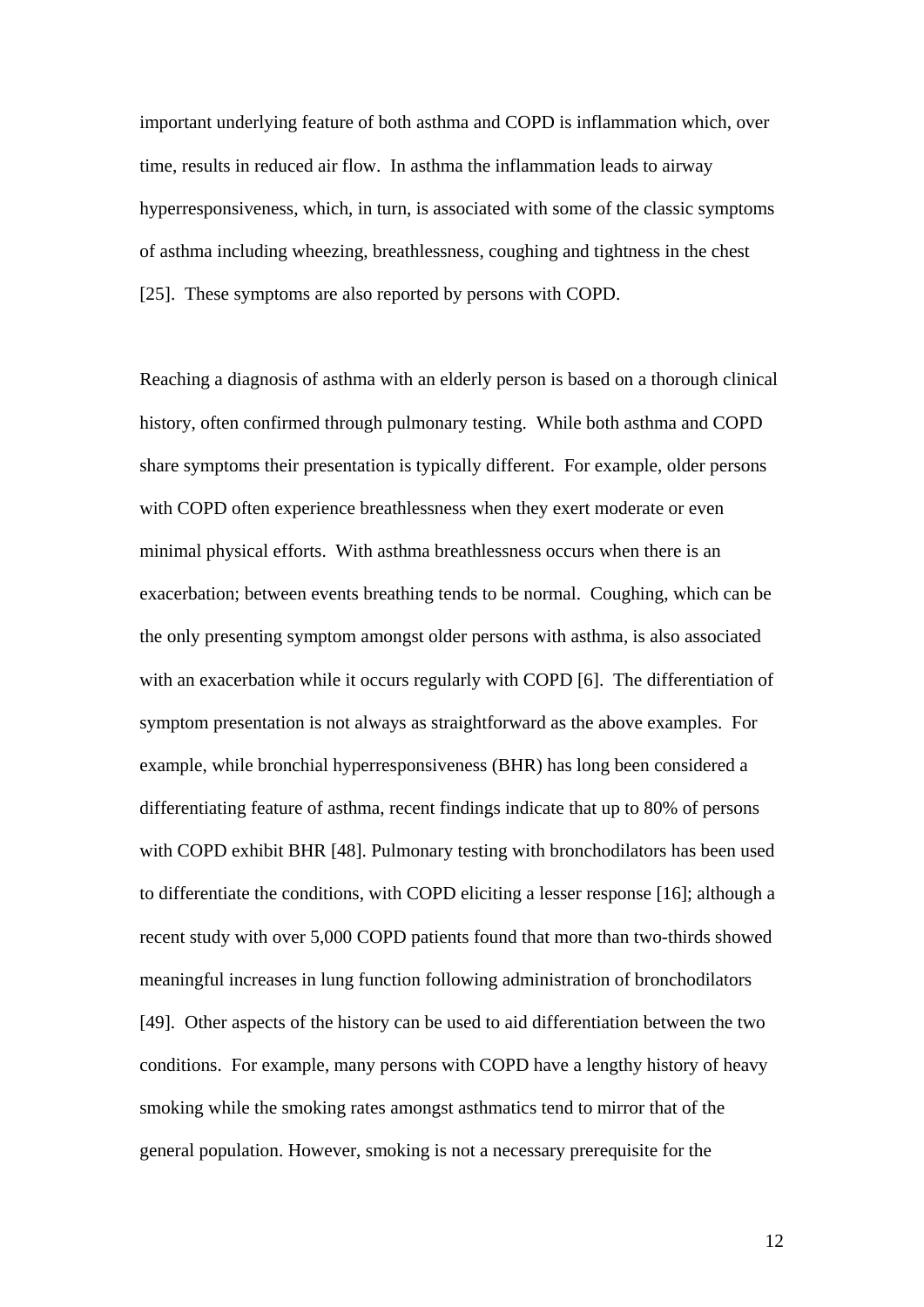development of COPD; a case-control study of smokers and non-smokers found that approximately 7% of non-smokers had COPD, with the prevalence doubling every 10 years over age 65 and higher among those with a prior diagnosis of asthma [50]. And, persons with COPD typically report a gradual onset of breathing difficulties while persons with asthma typically report a more recent and sudden onset [51]. If neither the patient nor the physician is overly concerned about the presenting symptoms then a thorough history may be foregone, with the symptoms being treated and progress monitored. It could also be that the physician relates the symptoms to other conditions associated with asthma-presenting symptoms (such as congestive heart failure, gastroesophageal reflux disease, bronchiectasis or upper airway obstruction, among others) and pursues a line of investigation that does not include late-onset asthma [39].

When asthma is considered as the most likely diagnosis among elderly persons, a common approach to confirming the diagnosis involves pulmonary function testing with use of an inhaled bronchodilator. If administration of an inhaled bronchodilator improves airflow by 12% a diagnosis of asthma is considered to be correct [16]. But even this assumption is not always correct [25] as "It must be appreciated that a diagnosis of asthma remains clinical and that PFT not demonstrating reversibility does not preclude the diagnosis…" (p. 903). These authors further note that pulmonary function testing may be difficult, or even impossible, with elderly persons because of cognitive impairment, an inability to perform the testing manoeuvres correctly and dental problems, among other factors.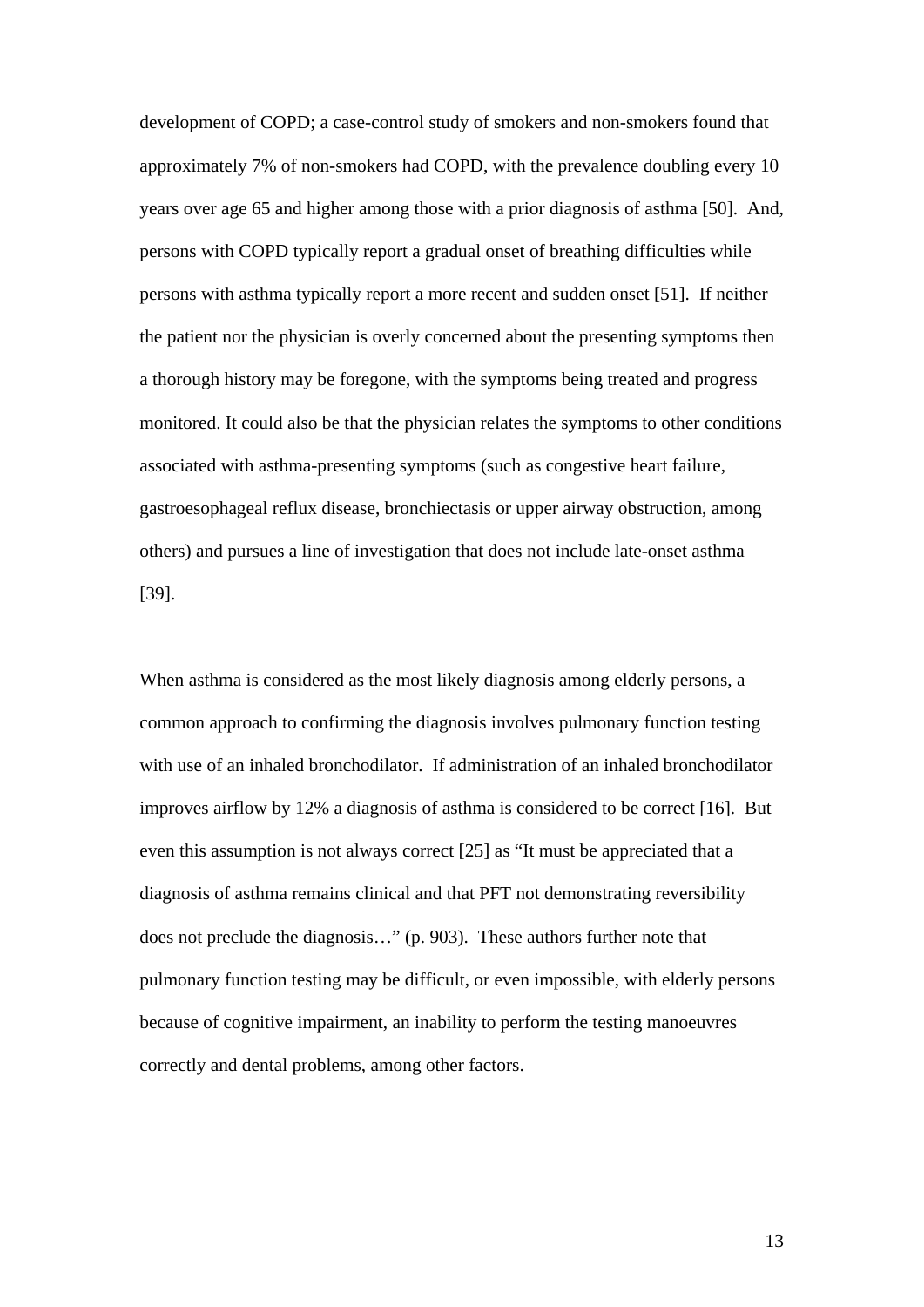Other factors make a definitive diagnosis of asthma amongst elderly persons difficult. For example, it has been quite widely accepted that specific allergen sensitivity is not associated with asthma amongst the elderly [5]. This position has been challenged by studies suggesting that upwards of 50% of elderly asthmatics had been sensitised to at least one allergen, the most common being to indoor allergens such as cat dander and cockroach dust mites [5, 7]. If this connection is not made, an investigation into a possible asthma diagnosis is unlikely. However, it is important to note that the prevalence of atopy is low among those with late-onset asthma, but more common among those who have developed asthma at a younger age which persists into late adulthood (we thank an anonymous reviewer for this clarification). A significant percent of older patients presenting to GPs may have asthma-related symptoms – the symptoms may be considered either a natural aspect of ageing (eg, shortness of breath) or related to other common conditions (eg, flu, cold). In such situations a suspicion of late-onset asthma is likely to be absent. For example, in a study of almost 5000 European adults, 20.5% reported experiencing wheezing, 11% reported wheezing with breathlessness, 14.2% reported nocturnal chest tightness, 27.2% reported shortness of breath hurrying or walking up hill, and 12.5% reported cough and sputum [52]. While some of these symptoms are associated with asthma, they are also associated with other chronic conditions. Which line of investigation the physician would be most likely to pursue is unknown. For some symptoms such as shortness of breath, no line of investigation may be selected as the physician, and indeed the patient, may consider its presence to be a natural part of ageing. While it is clear that, starting in the third decade, lung function declines with age, it is also clear that the lung retains sufficient capacity in older persons without lung disease to allow them to function quite well [53-55]. The likelihood of clinical inaction with this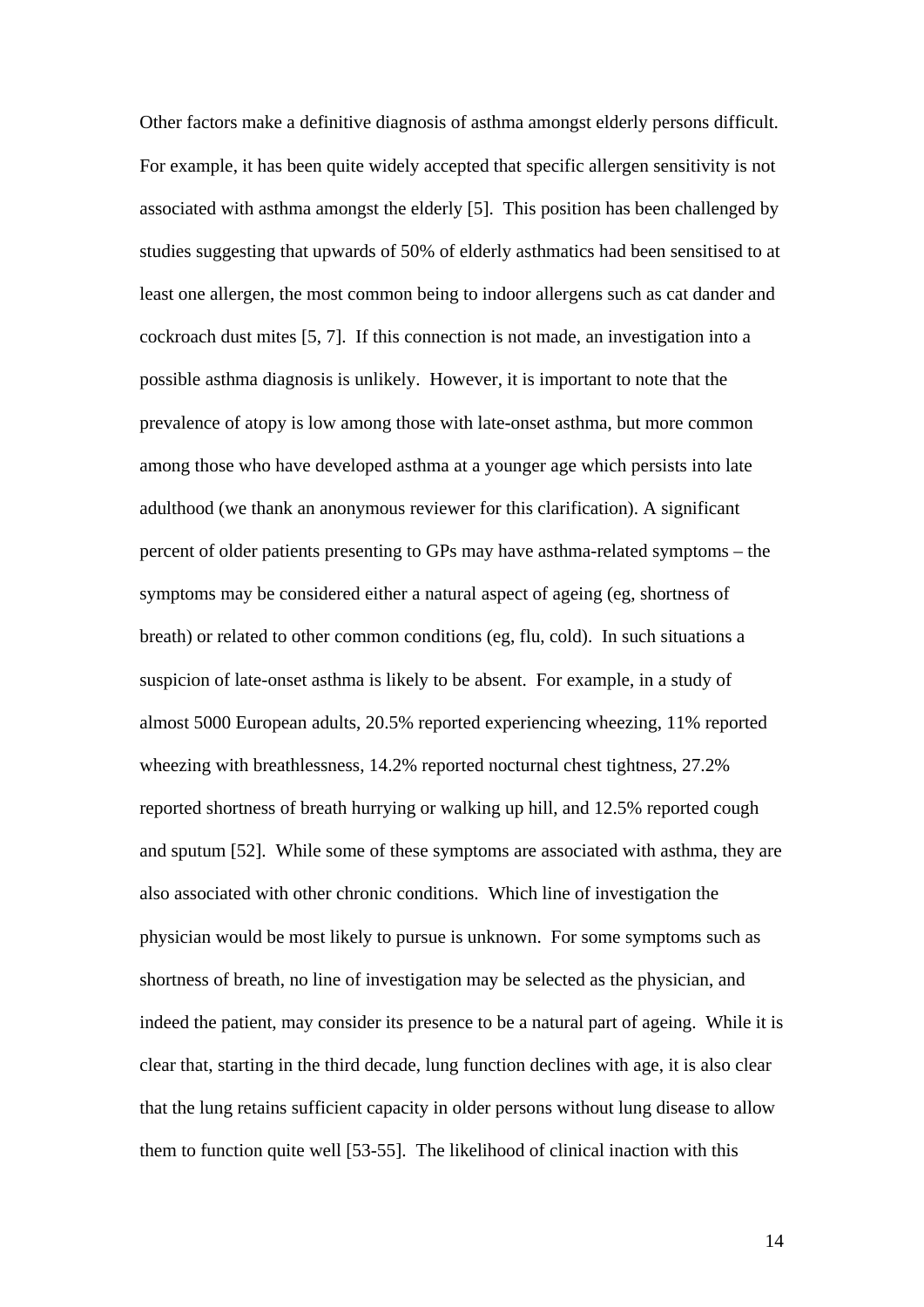particular symptom is illustrated in a US study involving almost 21,000 adults. In this study 6.8% of respondents were found to have low lung function and 8.5% reported having obstructive lung disease. However, almost two-thirds of those with demonstrated low lung function did not have any lung-related diagnosis [56]. Thus, physician recognition and elicitation, via a thorough history, of asthma-related symptoms and the pursuit of a subsequent clinical investigation represent important remaining barriers to identifying and managing asthma amongst elderly populations.

#### **Self-management of asthma**

# **Adherence**

It is well recognised that effective self-management allows a person to attain their best possible health while reducing their health service use [57-59]. Self-management aims to achieve optimal QoL – it goes beyond achieving the best outcome in terms of disease management. It is generally recognised that self-management involves a partnership between the patient and the physician, with each party playing critical roles. From a patient's perspective, effective self-management relies on the person's ability to understand their condition, monitor symptoms, recognise changes in symptoms, and manage both the symptoms and the overall disease by altering medication use in accord with a predetermined plan and seeking medical attention when necessary. For this to occur, the person must possess the requisite knowledge and skills, and have the confidence and ability to apply those when needed [38]. From a physician's perspective, effective self-management relies on ensuring that the patient has the requisite knowledge and skills to self-monitor asthma symptoms, skills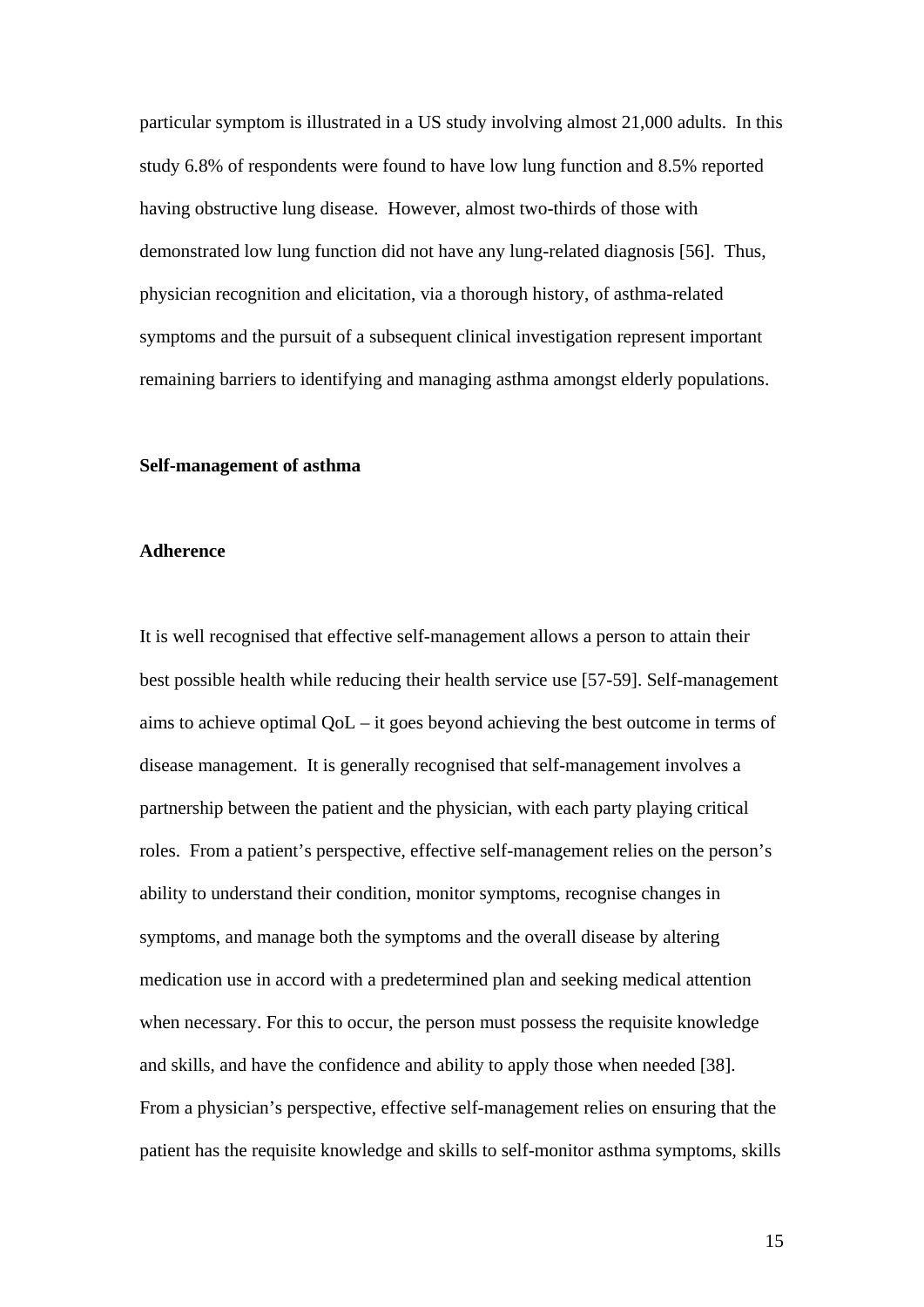to take the recommended medications, development of a written action plan for inclusion into the overall self-management plan, and regular medical review of the patient's asthma status [57].

As noted above, self-management necessitates that the patient works in partnership with their physician or other health care provider. Central to self-management is the plan of care, negotiated between the physician and the patient, which balances effective treatment with patient preference and clearly designates what the patient should self-monitor and the actions s/he should take should problems arise [57]. However, not all patients wish to, or have the capacity to, self-manage their asthma [58]. Elderly patients, in particular, may not be open to the idea of self-management thus may need to be encouraged and educated to take on an active self-management role [40].

A patient's ability to manage his or her disease may be affected by cognitive status, hand strength and functioning, and eyesight [57]. For example, a study of 117 asthmatics aged 65-102 found that adherence to asthma therapy was affected by the levels of both cognitive impairment (measured by the Mini-Mental State Examination, MMSE) and depression [60].

It has been noted that to maximise effectiveness, self-management needs to be tailored to specific populations [59]. This has yet to be done for persons with asthma who are over 65 years of age. This concept can be taken a stage further, as two distinct sub-populations are seen with the older age group – those with 'late onset asthma' and those with 'long-standing asthma' [3]. The literature suggests that self-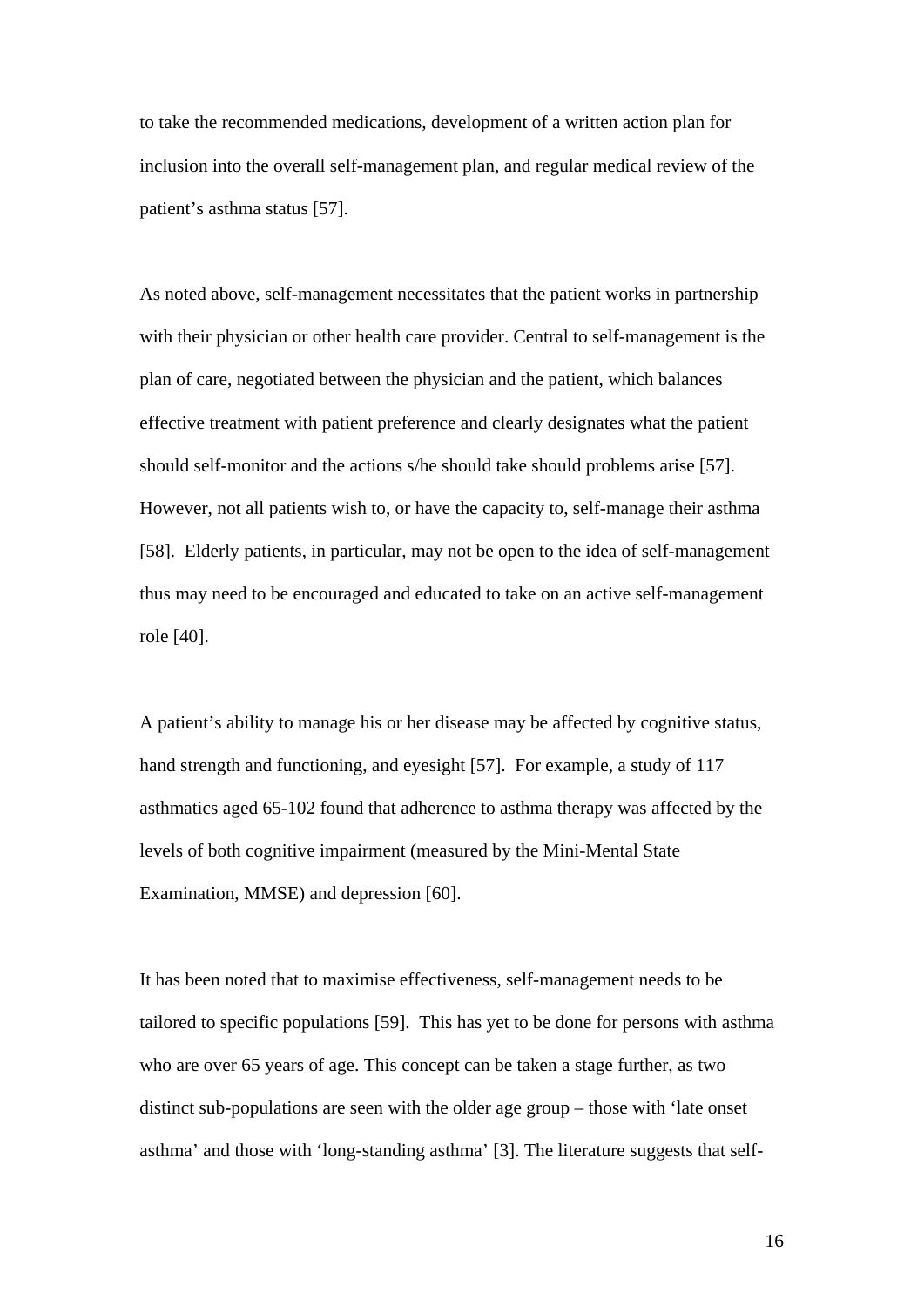management initiatives should target these groups separately. Other research suggests that problems with self-management often occur in people with prior disease experience. Such persons typically have fairly established treatment ideas that evolved over several decades through their experiences with the disease [26]; this experience combined with their treatment ideas may lead them to feel that selfmanagement asthma education would not be worthwhile nor indeed needed [59].

Asthma action plans have been shown to decrease the risk of mortality and morbidity [38]. However, Australian studies have shown that action plans are less likely to be provided to older persons [23]. Goeman et al. [26] found just over one third of their study participants had a written action plan; interestingly they found no relationship between ownership of an action plan and length of asthma diagnosis. Given the centrality of an action plan to a patient's ability to self-manage her asthma, the above findings are worrisome.

Peak expiratory flow (PEF) provides an objective, albeit not perfect, measure of airway obstruction, and is often a component of an asthma action plan. For example, one study found that just 25% of older adults admitted to a medical and elderly unit had correct PEF technique [61], and, while this figure increased to 60% through training, the use of a windmill device did not improve technique or mean PEF. The usefulness of PEF is limited primarily by the burden placed on the patient in terms of knowing how to take a PEF and what actions to take when the reading is problematic [62]. Similarly, another study found that nearly 30% of older adults admitted to hospital with an asthma flare-up did not understand what they needed to do when they had a low PEF reading [63]. However, a more recent study found that patients who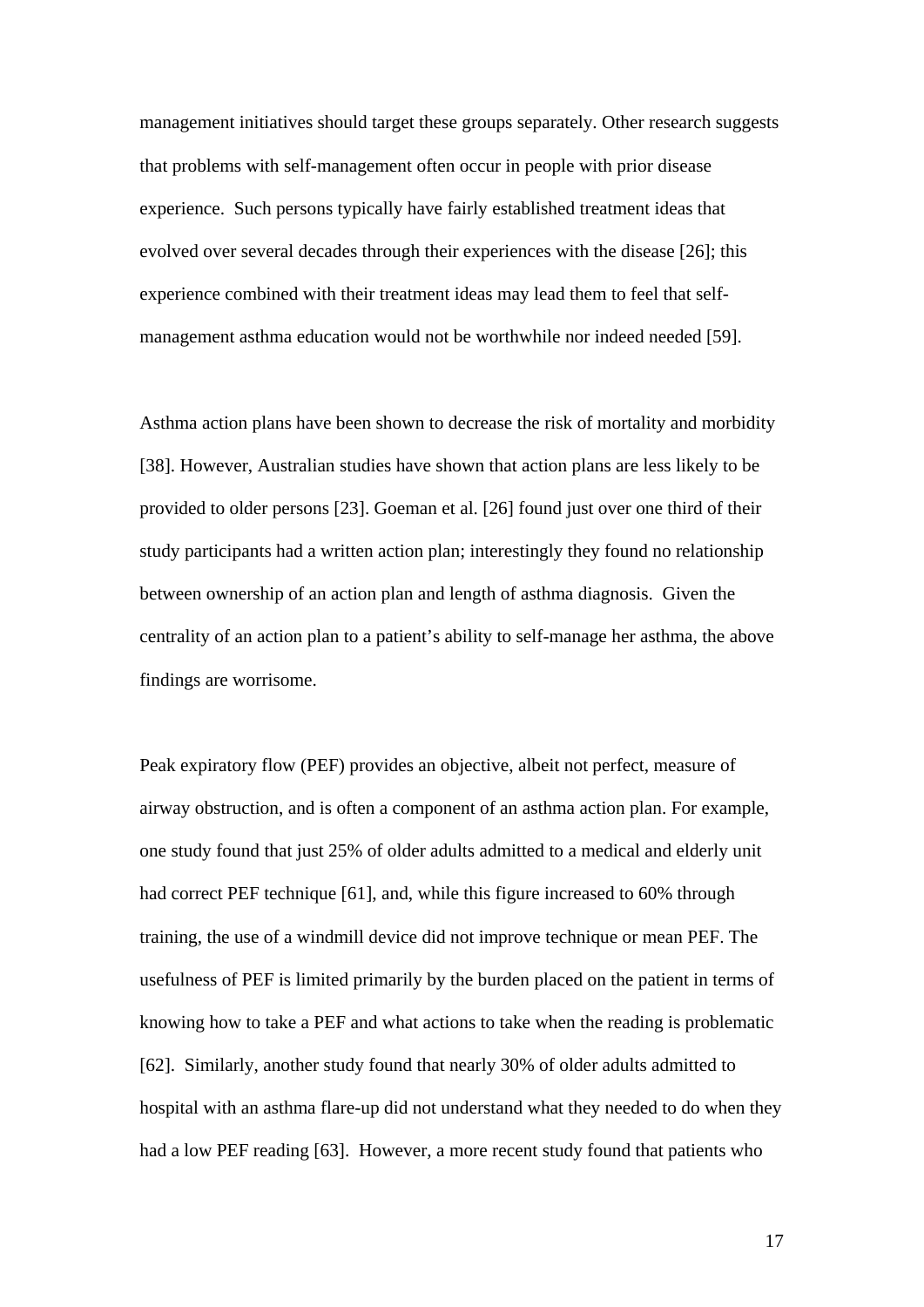experienced individualised education with PEF monitoring had higher asthma selfcare and self-efficacy scores, and asthma control indicators compared to both usual care or education alone patient groups [64]; although this study was underpowered, it suggests that the use of PEF may be beneficial in enhancing self-care in older asthmatics.

In a study that measured subjects' competence with using their inhaler, competence was found to be related to age, with just one patient (out of nine) over 65 years using a technique with no errors; there was also a high rate of 'spacer disuse' [65]. The authors note that inhalers and spacers are not intuitive to use thus require training – importantly, to use them effectively also requires considerable cognitive function.

# **Co-Morbidities**

Co-morbidities, which are common within this age group, can alter the natural history of asthma, complicate disease management and increase the risk of adverse events through drug interactions [2, 3]. Patients with multiple co-morbidities also have the added difficulty of trying to follow multiple complicated medication regimens [57]. Historically, there has been a lack of enrolment of older persons in drug effectiveness trials [3, 57] and, as a result, there is a lack of knowledge regarding the interactive effects of asthma medications with medications typically used to manage chronic problems.

The overlapping of symptoms associated with various lung diseases as well as other chronic diseases further confuses the issue of self-management. For example, it is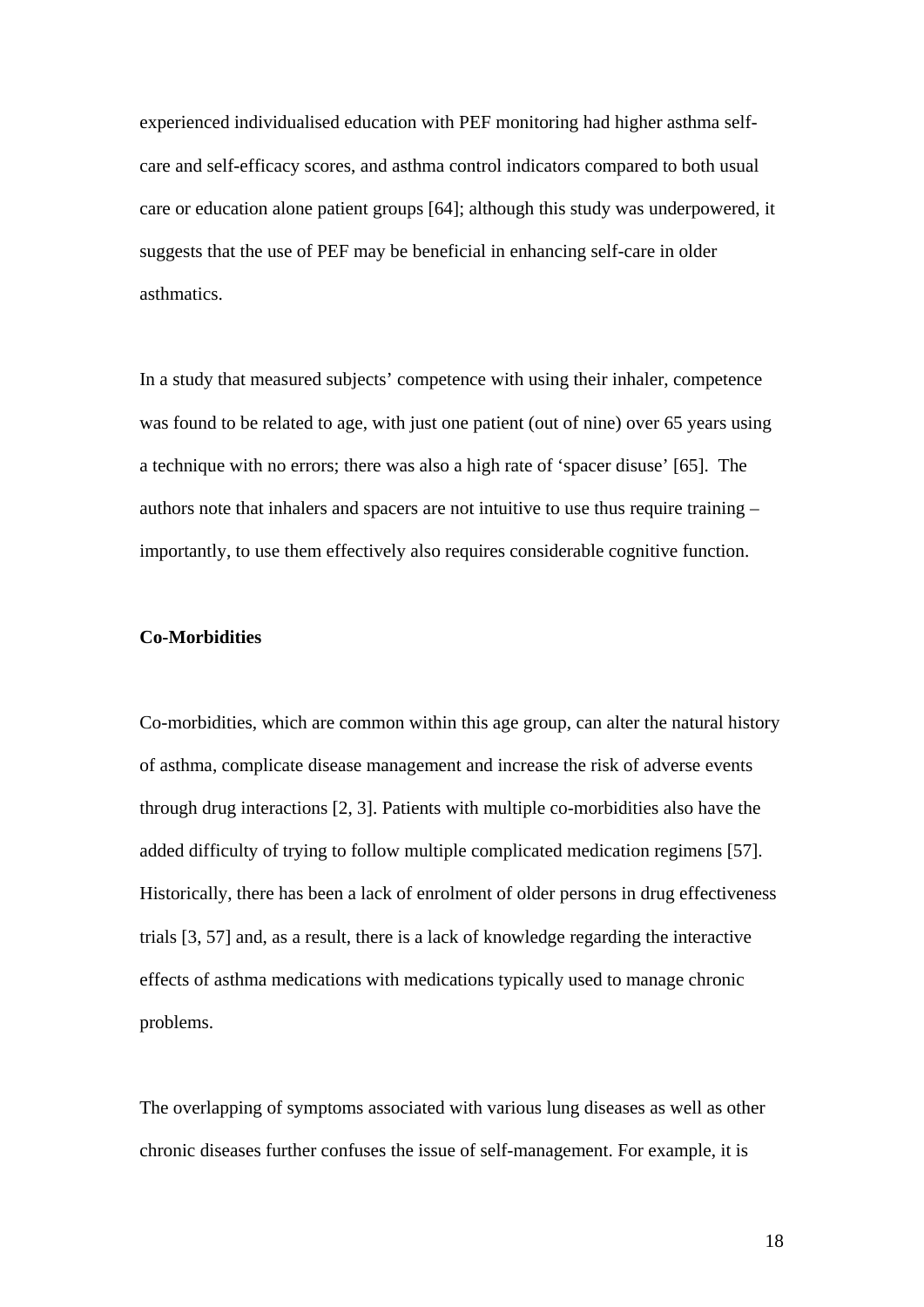widely accepted that there is considerable overlap in the presentation of both COPD and asthma in older patients [23], and researchers have found that most participants could not distinguish between their asthma and cardiac symptoms, so would take both medications at the onset of symptoms [59].

#### **Medication**

The main methods of asthma treatment are the same across age groups, with the regular use of inhaled corticosteroids being promoted to reduce exacerbations [38]. However, these drugs are often under-used by elderly patients [40]. For example, an Australian study of community-recruited older asthmatics (mean age 65 years) [26] found that people who had experienced asthma for more than 30 years reported using less reliever medication, and noted their use of steam, hot drinks, aspirin and adrenaline injections when first diagnosed. Similarly, a qualitative study with elderly American asthmatics (mean age 72.6 years) found that both complementary and alternative medications were frequently used to manage asthma on a daily basis and to relieve exacerbations [59]. Importantly, the participants reported not discussing their use of these remedies with their doctors [59]. Sub-optimal use of recommended asthma medications is linked to increased use of health-care services [38]. Adherence has been shown to decrease with age – this may be because older persons are more likely to use medications and devices incorrectly [40].

Non-adherence to medication can either be intentional or unintentional. Intentional under-use and rationing of medication due to cost considerations is commonly reported in the older age group due to their 'economic vulnerability' [2, 38, 66]. Other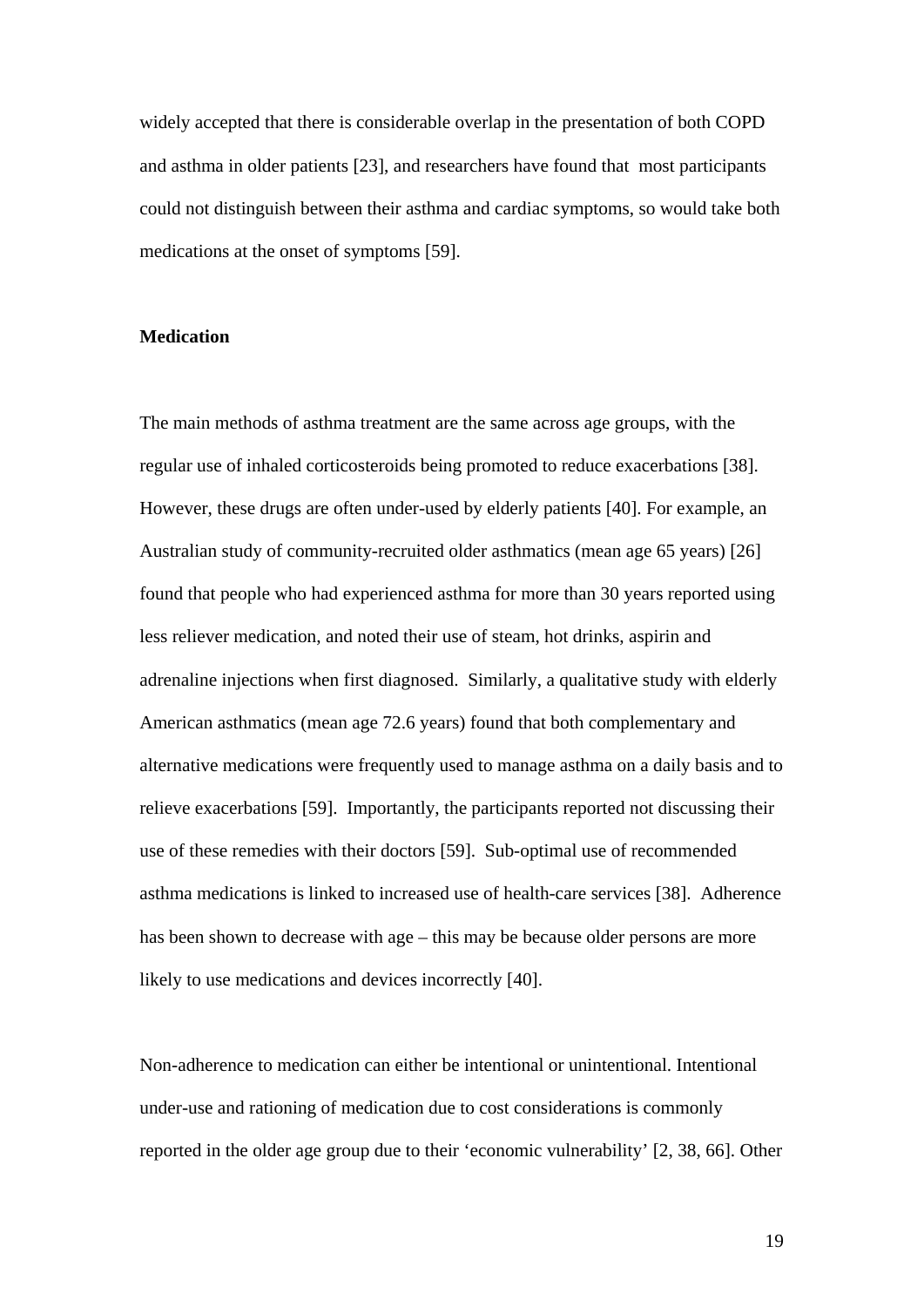influencing factors are perceptions about the necessity of medications, their perceived efficacy and the development of dependency [38]. Concerns regarding side-effects such as osteoporosis, voice change, taste of medications from puffers, glaucoma, cataracts, overmedication and infections have been raised by elderly asthma sufferers [2, 59, 66, 67] – such concerns could certainly affect a patient's commitment to adhere to a recommended treatment regimen.

However, the role of health beliefs in non-adherence (to medication use and the selfmanagement protocol per se) should not be underestimated. Patients' readiness to accept the label of 'asthma sufferer' along with their beliefs about cure, control and duration of illness can also affect adherence [38]. For example, some asthma sufferers do not perceive asthma as a chronic problem [3] thus are unlikely to be concerned about adhering to a long-term management plan.

Social and demographic factors have been shown to be associated with *unintentional* non-adherence [38]. The attribution of breathlessness to ageing along with a decrease in the perception of symptom severity may lead to a delay in seeking medical advice [68] and/or delays in implementing recommended self-management protocols. Changes in social relationships that occur with ageing also impact on disease management, with those caring for other people often neglecting their own health needs [68]. As Baptist et al. [59] surmise, older adults are often silent about their asthma with their families and physicians. Transportation and access to pharmacies and physicians, as well as the quality of the doctor-patient relationship, also impact on adherence [67].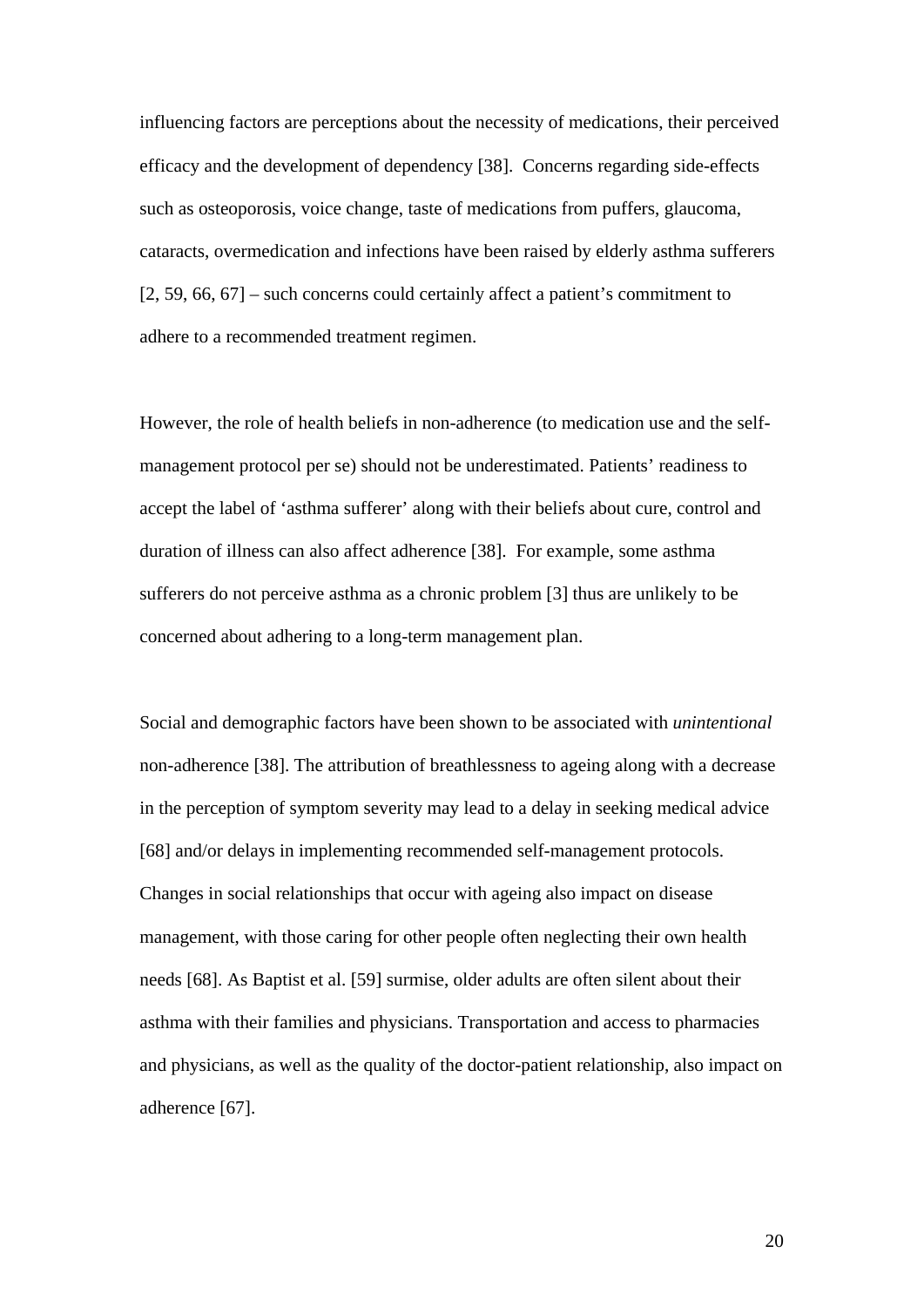Finally, there is some evidence that older adults' ability to estimate their adherence to asthma self-management is poor. This is especially the case in relation to medication use, with considerable discrepancies between self-reported estimates of compliance and more objective data such as examination of drug packages [60].

# **Other barriers**

Other barriers may influence the management of asthma in adults and, particularly, the elderly. Asthma self-efficacy refers to "a person's confidence in their ability to carry out the necessary self-management behaviours required to control asthma symptoms and prevent exacerbations" [69]. Evidence suggests that higher levels of asthma self-efficacy are associated with better QoL [69]. However, the impact of self-efficacy on symptomology is under-researched [70]. Psychological factors such as perceived control of asthma, lower perceived severity of asthma and a belief that the relevant asthma medications are useful have been shown to be associated with greater asthma self-efficacy in adults [71]. A recent study that examined the relationship between the perceived levels of self-care among adults with asthma and asthma control found that patients with poorly managed asthma were almost three times more likely to have a poor perception of their ability to control symptoms [70]. They also noted that this relationship was exacerbated in older adults (> 65 years).

Based on a review of the literature and interviews with respiratory physicians and asthma patients, researchers identified several factors that influenced adherence to patients' asthma treatment [72]. One category of factors seen as influential was patients' beliefs and attitudes about the disease and its treatment. Internal locus of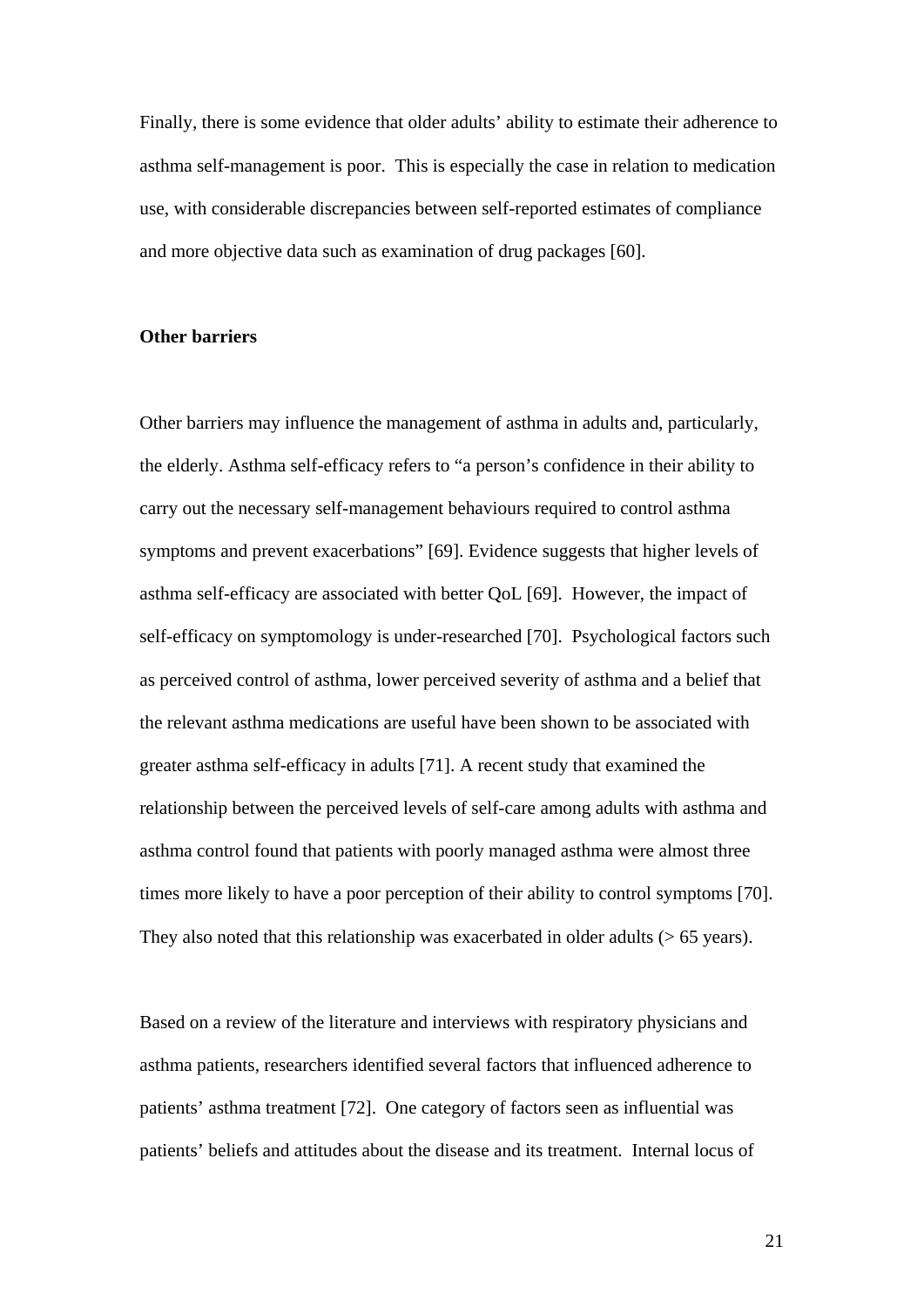control (i.e., the perception that one has control over one's destiny) and asthma selfefficacy were factors included in this cluster. In terms of perception of asthma treatment, Haughney et al. [73] found that while asthma patients were generally satisfied with the care they were receiving, approximately 75% also believed that their asthma would not improve over time. Moreover, this pessimistic view increased with time since diagnosis.

#### **Improving self-management of asthma in the elderly**

Appropriate self-management of asthma reduces morbidity and increases QoL [74]. Self-management interventions that promote self-monitoring, regular visits to the doctor, and active use of a personalised asthma action plan consistently have been shown to lead to improvements on numerous health indicators [75]. While the management of asthma in older adults does not differ from that in younger patients, it is essential that compliance with therapy and prescribed medications are carefully monitored in this population [6]. In the absence of a 'cure' or 'prevention' for asthma, improvement of self-management skills is the key to reducing morbidity and mortality, and enhancing the overall health of elderly patients [40]. Maximum health benefit could be gained from developing suitable educational programs targeted toward older adults that take into account their perception of asthma, their specific learning requirements and their economic situation.

## **What do patients want?**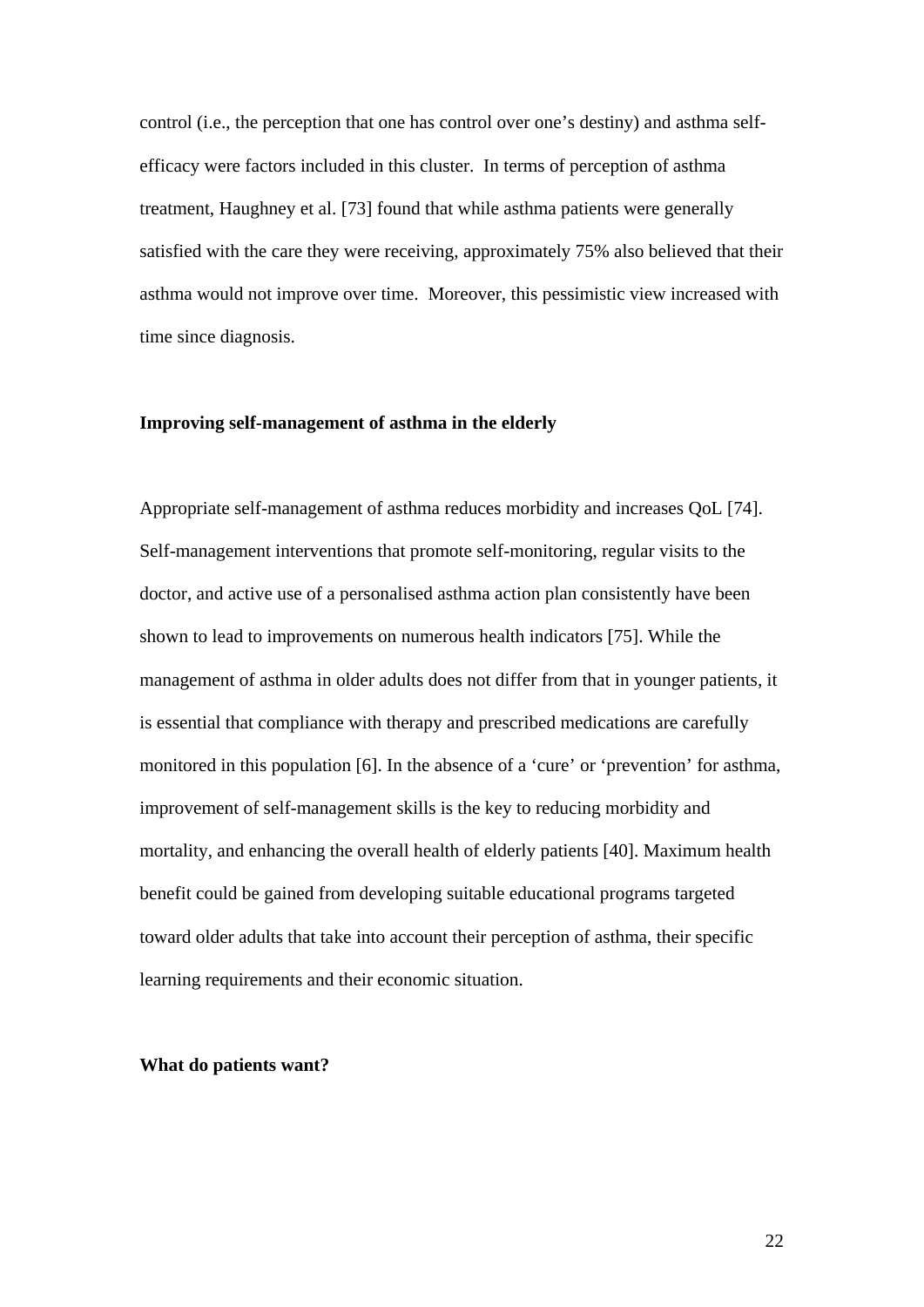Some evidence suggests that older adults are less willing to be actively involved in their own care [76]. It is not clear, however, to what extent this is a function of increased age or due to historical changes in the doctor-patient relationship. In a cross-sectional survey of 230 clinically diagnosed asthma patients (split into 'older' and 'younger' groups of 115 aged under 52 years, and 115 aged 52 and over) Caress et al. [77] found that while a third (33.0%) of older patients expressed a preference for a collaborative approach, the majority (49.6%) preferred passive involvement in health-related decisions. They believed that health-care professionals should make an educated judgement about their health treatment plan without significant input from them as a patient. Younger asthmatics, aged under 52 years, were more likely to prefer a collaborative approach (38.3%), and less likely to prefer a passive approach (31.3%).

A small qualitative study with a group of five elderly people aged over 65 years recruited from community centres in East Harlem, New York found that patients felt that appointments with their doctor about asthma were often rushed and that they did not receive enough information [67]. These older patients wanted more time with their doctor so they could be provided with more information on how to identify and manage asthma triggers.

There is a need to recognise that patient goals for therapy do not solely concern survival – in fact, QoL is often of greater importance to many individuals than objective health measures [78]. Older adults particularly value the ability to live independently and to remain active for leisure activities. These and similar QoL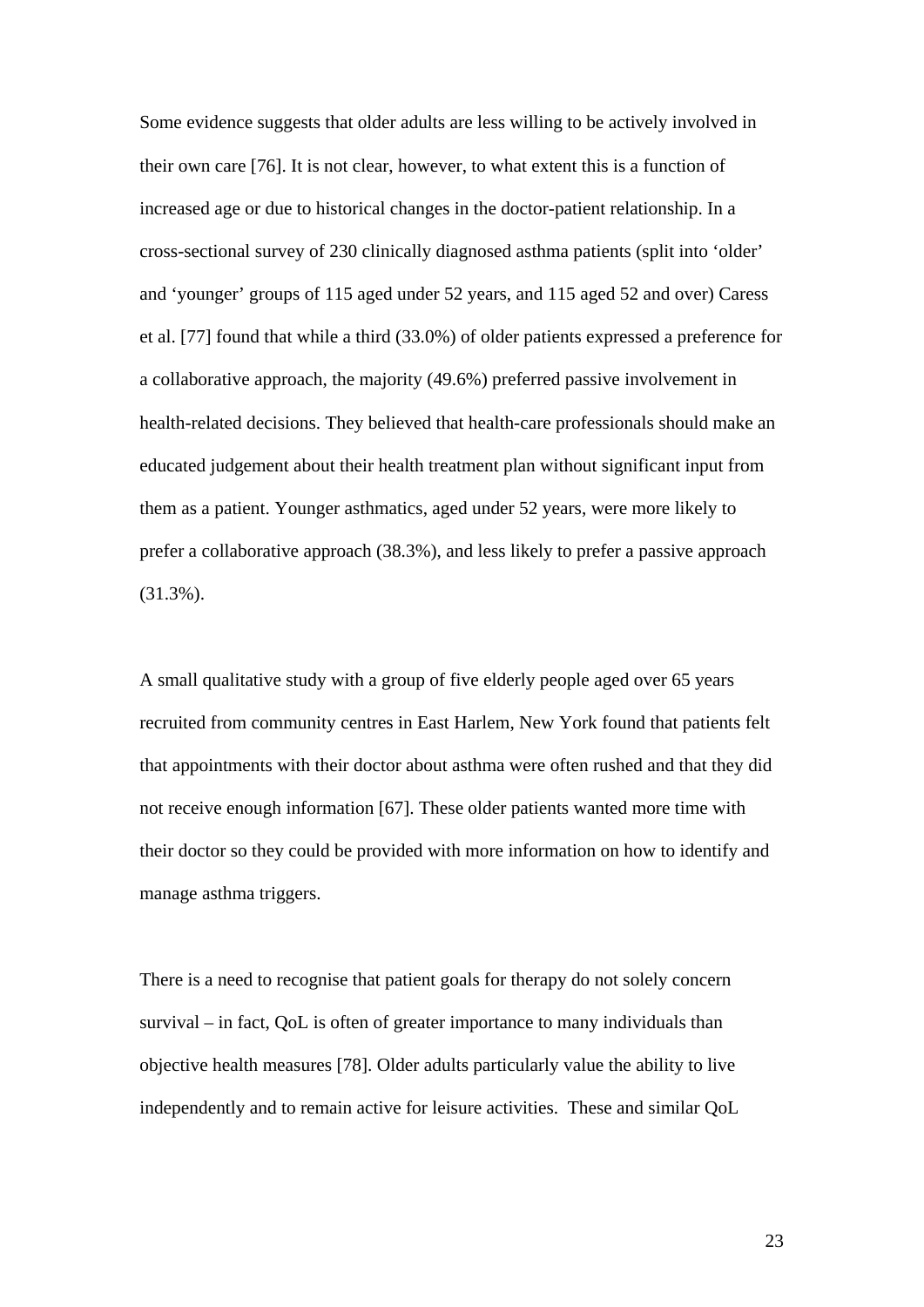indicators form the primary motivation for many older patients to adhere to the recommended treatments proposed by their doctor [78].

#### **What has been done in the past?**

A wide variety of interventions targeting older asthmatics [79], across a range of settings and delivery methods have been assessed. For example, an Australian intervention utilised trained pharmacists to deliver a self-management program to patients over a nine month period. The intervention focused on identifying asthma problems, setting goals, and developing strategies to attain the goal. The intervention group reported significantly higher improvements in QoL and asthma-related selfefficacy than controls [80]. Another study utilised a telephone intervention that consisted of two phone calls within a 12 month period; the intervention group was more likely to utilise the prescribed inhaled corticosteroids and more likely to have an asthma action plan as well as reporting significantly fewer emergency department visits [81].

Studies of the provision of asthma education by doctors (not limited to older adults) have found mixed results, with some studies finding such interventions to be associated with fewer hospitalisations and emergency department visits [82], and others finding no significant improvement in patient outcomes – including a recent Australian study with asthma patients aged 55 and over [83]. A recent study on asthma education found a positive effect on the QoL, self-efficacy and depression levels of older asthmatics [84], but the small sample size makes it difficult to draw any strong conclusions.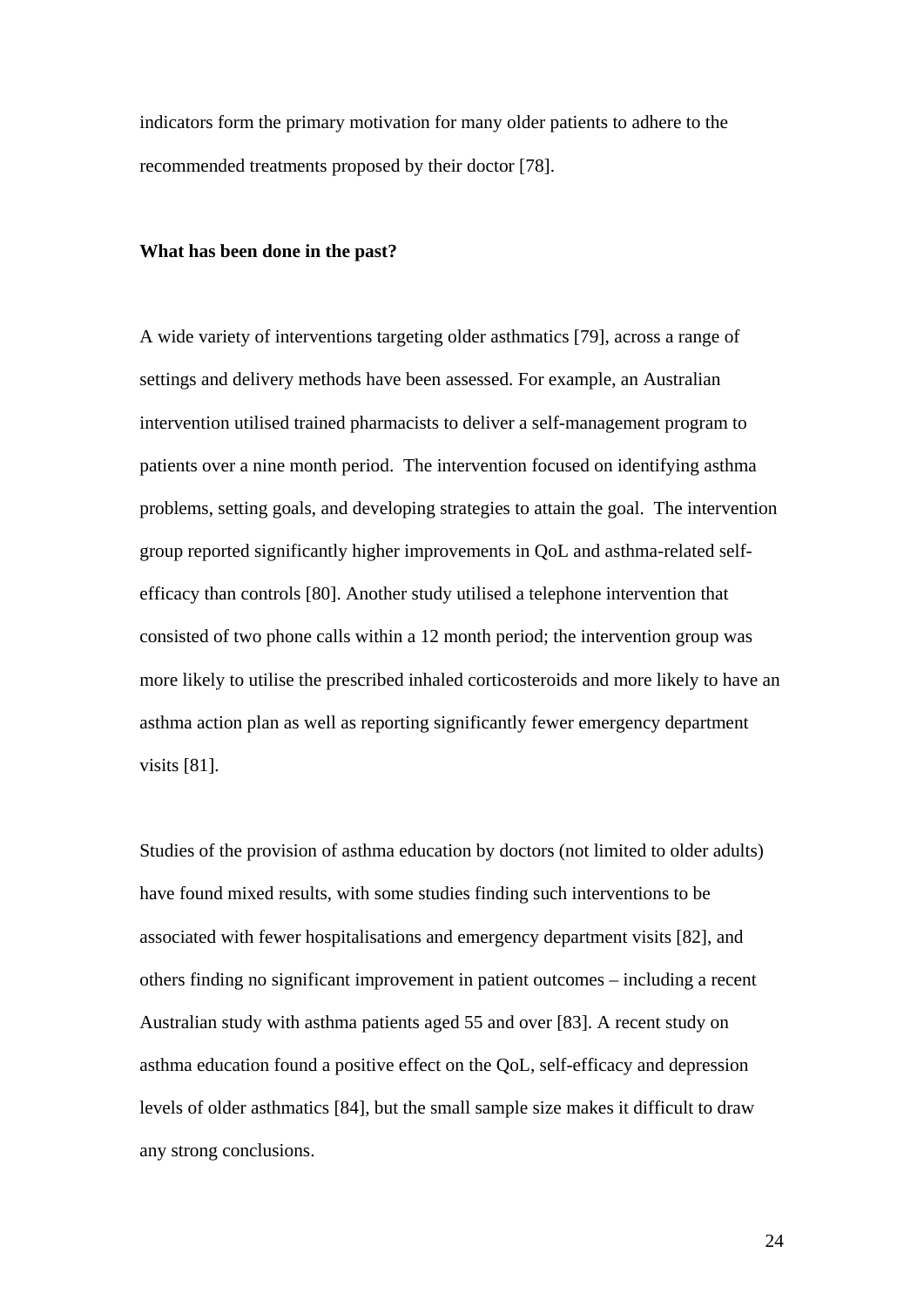A comprehensive review of asthma disease management programs worldwide concluded that well-designed evaluation studies were scarce [79]. As the studies included in the review varied greatly in terms of the content and outcomes examined, the authors noted that there was insufficient evidence to recommend an appropriate intervention for older asthmatic patients.

# **Recommendations for Research and Practice**

Our review of the literature has resulted in the identification of important gaps in the current state of knowledge regarding the diagnosis and management of asthma among the elderly. The high incidence of asthma and the extent of asthma-related morbidity in this age group combined with the rapid ageing of the population, leads us to believe that there is an obvious and urgent need for further research into various aspects of asthma amongst the elderly. Table 1 highlights the key knowledge gaps and provides 12 recommendations for research and practice.

#### Table 1: Recommendations for research and practice

| Understanding asthma in the elderly |                                                                              |
|-------------------------------------|------------------------------------------------------------------------------|
| 1.                                  | Improve understanding of the development and impact of asthma in the elderly |
|                                     | - Our knowledge of lung ageing is limited, as is our understanding of the    |
|                                     | associations between physiological changes and asthma morbidity.             |
| 2.                                  | Determine the actual prevalence of asthma in the elderly                     |
|                                     | - Both research and practice are hampered by the difficulty of determining   |
|                                     | actual prevalence. At a community level, this is particularly important in   |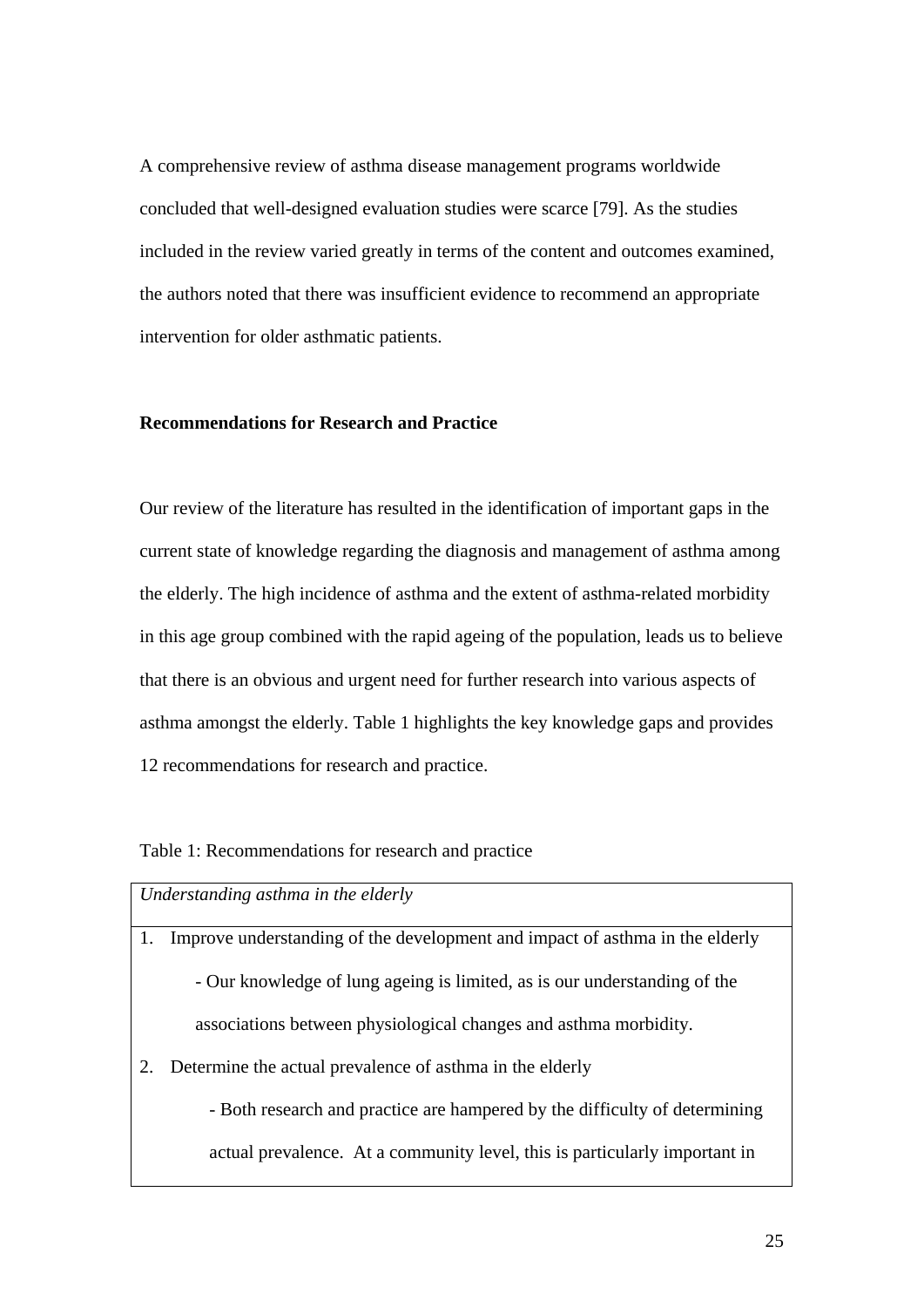relation to the planning and funding of appropriate service levels.

*Increasing awareness and understanding of asthma by the elderly*

- 3. Research ways to best increase community awareness of asthma in the elderly - The elderly appear to underestimate both asthma prevalence and its significance. Public health organisations, both government and nongovernment, need evidence-based guidance regarding how to effectively facilitate communication of asthma messages to the target populations living within the community. The nature of the challenge regarding prevalence is obvious when one considers that the Australian public, including the elderly, believe that asthma is a disease that occurs in childhood and not adulthood [44]. Elderly people with (diagnosed or undiagnosed) asthma do not understand the severity of the disease and thus are not motivated to seek diagnosis and/or adhere to recommended treatment regimens.
- 4. Research interventions to increase acceptance of asthma, by the elderly, as being a chronic disease that needs ongoing monitoring/treatment.

- This would aim to address the stigma noted in several studies as being attached to 'asthma sufferers'

*Improving appropriate diagnosis and management of asthma in the elderly*

5. Develop creative and effective interventions directed at health professionals, particularly general practitioners, to encourage them to consider asthma as a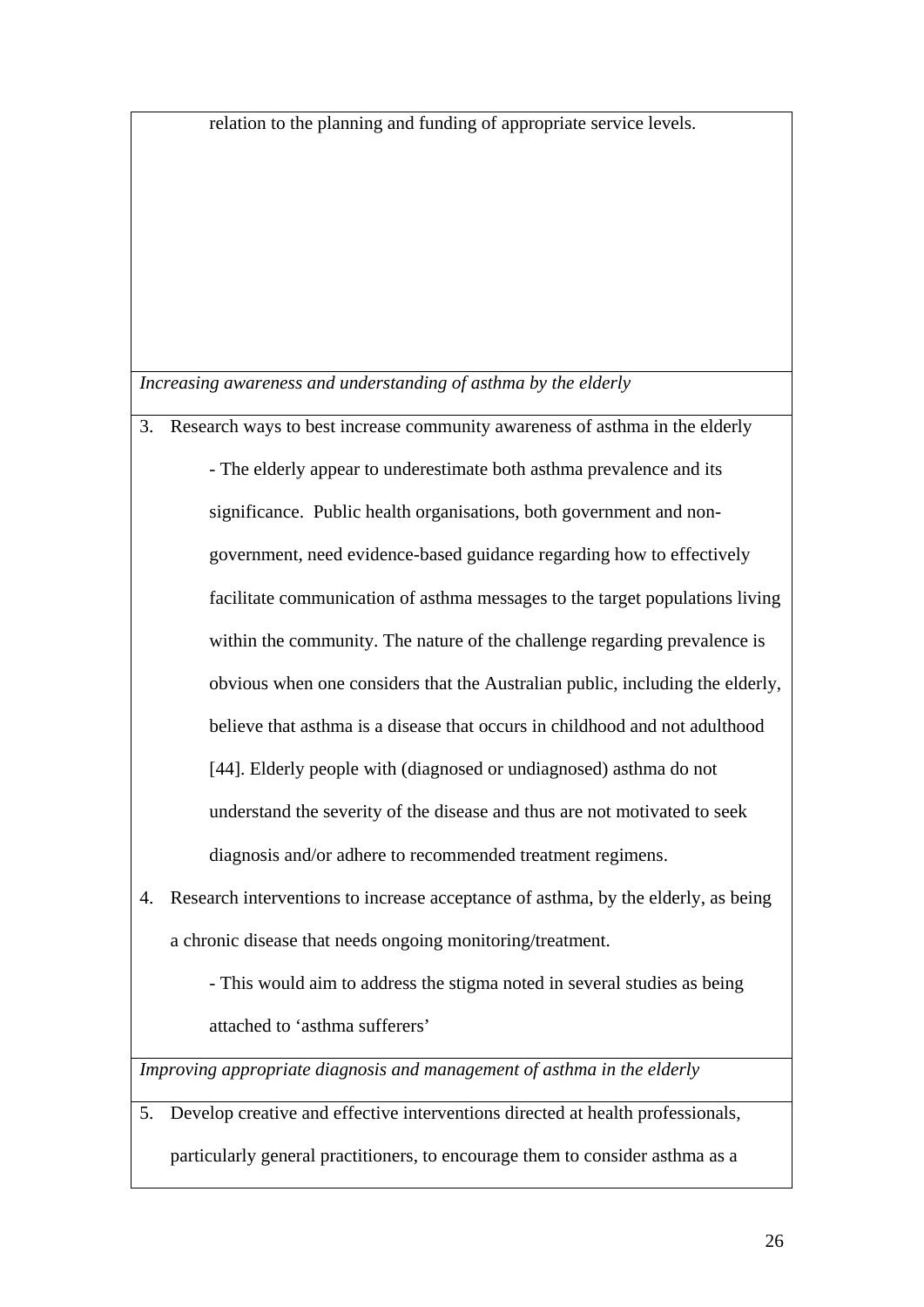condition that presents in elderly patients.

- There is a need to increase clinicians' rate of adherence to clinical guidelines related to testing for asthma and other respiratory conditions (while acknowledging barriers such as the current lack of acceptable and scientifically valid (non-invasive) testing options).

6. Focus drug development research on the development of medications that are more effective for elderly patients and that have fewer (perceived and actual) side effects. Similarly, there is a need to develop devices that are easier to use and require less training.

> - This would first require better understanding of the development and effects of the disease in this population, as discussed above.

7. Research to identify effective and efficient ways of providing detailed and personalised information to elderly asthma patients in a way that meets their needs while being sustainable in the long-term.

> - In relation to medical management, older adults with asthma tend to be confused about aspects of their self-management, tend not to ask for information that is not provided to them, tend not to ask for clarification when information or instructions are not understood, and tend to withhold information about the severity of their symptoms [85]. While patients express both a desire and need for more time with their doctor and more detailed and personalised information [67], physicians face increasing pressures on their time. Among the options researchers could investigate are the provision of personalised written or audiovisual materials, the use of the Internet as a deliverer of information and as a vehicle for creating a social support network, greater integration of practice nurses into the provision of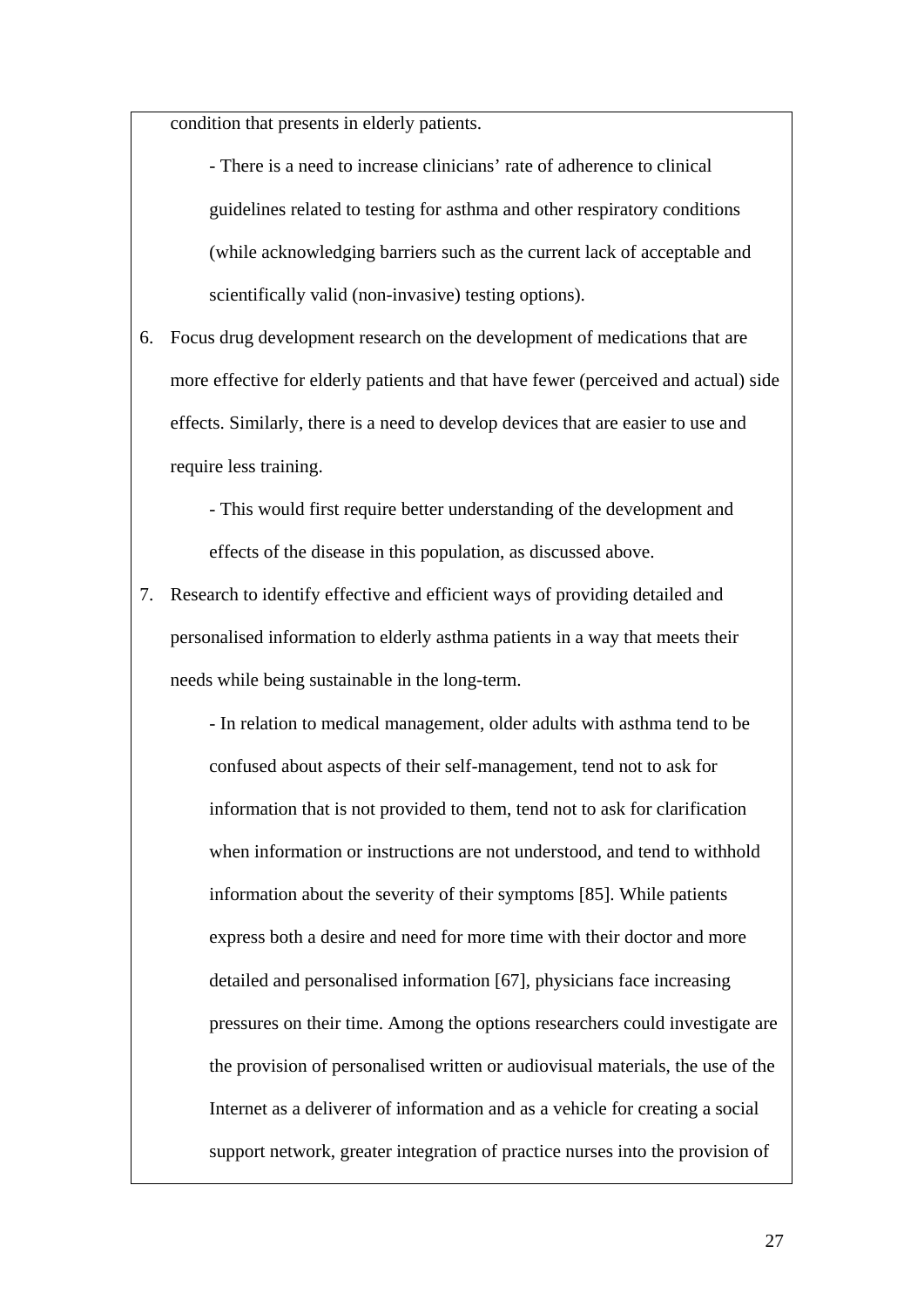asthma care and group asthma education opportunities.

8. Develop self-management protocols that are specifically tailored to this population group and take into account the barriers and facilitators identified in the existing literature.

> - Any attempts to improve self-management in the elderly must consider patient willingness/confidence to self-manage; literacy and numeracy abilities; and cognitive capacity, among others. This research, ideally, should lead to the development of a range of tailored self-management options and physician resources. Such research requires a systematic determination of the attitudes and perspectives of older people regarding asthma self-management [38], followed by intervention trials to assess whether the self-management materials based on the identified attitudes and perspectives are effective in improving self-management, including facilitation of effective partnerships with health professionals.

9. Behaviourally focused research into a more complete understanding of the barriers to medication use that extends beyond attitudes to medication and examines objective behaviours, as this is key to improving medication adherence among elderly asthmatics.

- While the existing research has led to the identification of many barriers to medication adherence, there remains much to be understood about how to help elderly asthmatics use their prescribed medications appropriately. To achieve this, for example, research is needed to identify more *effective* ways to teach older people how to use inhaler devices, and to ensure that their techniques remain effective – an option is to examine the potential use of video or internet materials. And, given findings of substantial differences between self-report and physical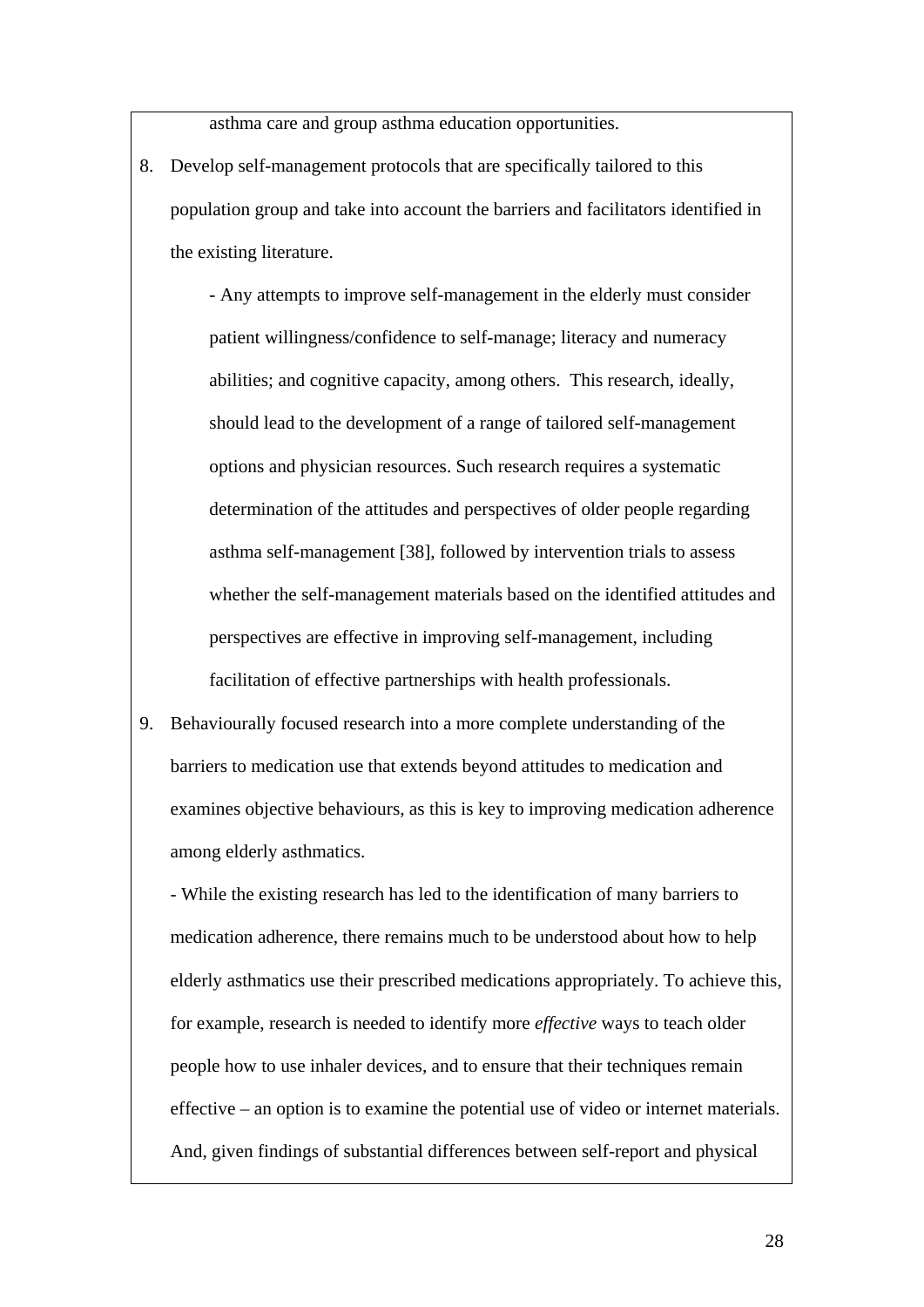assessment of medication packages [60], better ways of recording and reporting levels of adherence are needed.

10. Research to identify strategies to "push" self-management to older patients, in a way that is seen as supportive and empowering rather than perceived as 'abandonment'.

> - Perhaps one of the most critical issues relates to the finding that a significant percent of elderly asthmatics are resistant to 'owning' their treatment and want a more passive role [76, 77]. Research is needed to explore the effectiveness and acceptability of strategies such as reminder emails, cards/letters, recalls to doctors, diaries that the doctor 'reviews', and even the use of social networking and mobile technology (it is interesting to note that the use of Web 2.0 is increasing among the elderly). It is unknown whether the next cohort of elderly patients will want a passive role as there is evidence that this group of patients is becoming more active and involved in the management of conditions that affect them.

*Implementation and future planning* 

11. Integrate the management of asthma as a chronic disease into the life of the asthma patient.

> - While some of the social and environmental factors that facilitate or encourage appropriate asthma medical management and self-management have been identified above, there remains the need for broader consideration of environmental and economic barriers to asthma management.

12. Expect the information and social needs of elderly asthmatic patients will change over time

- Identifying these changing needs and determining how they can be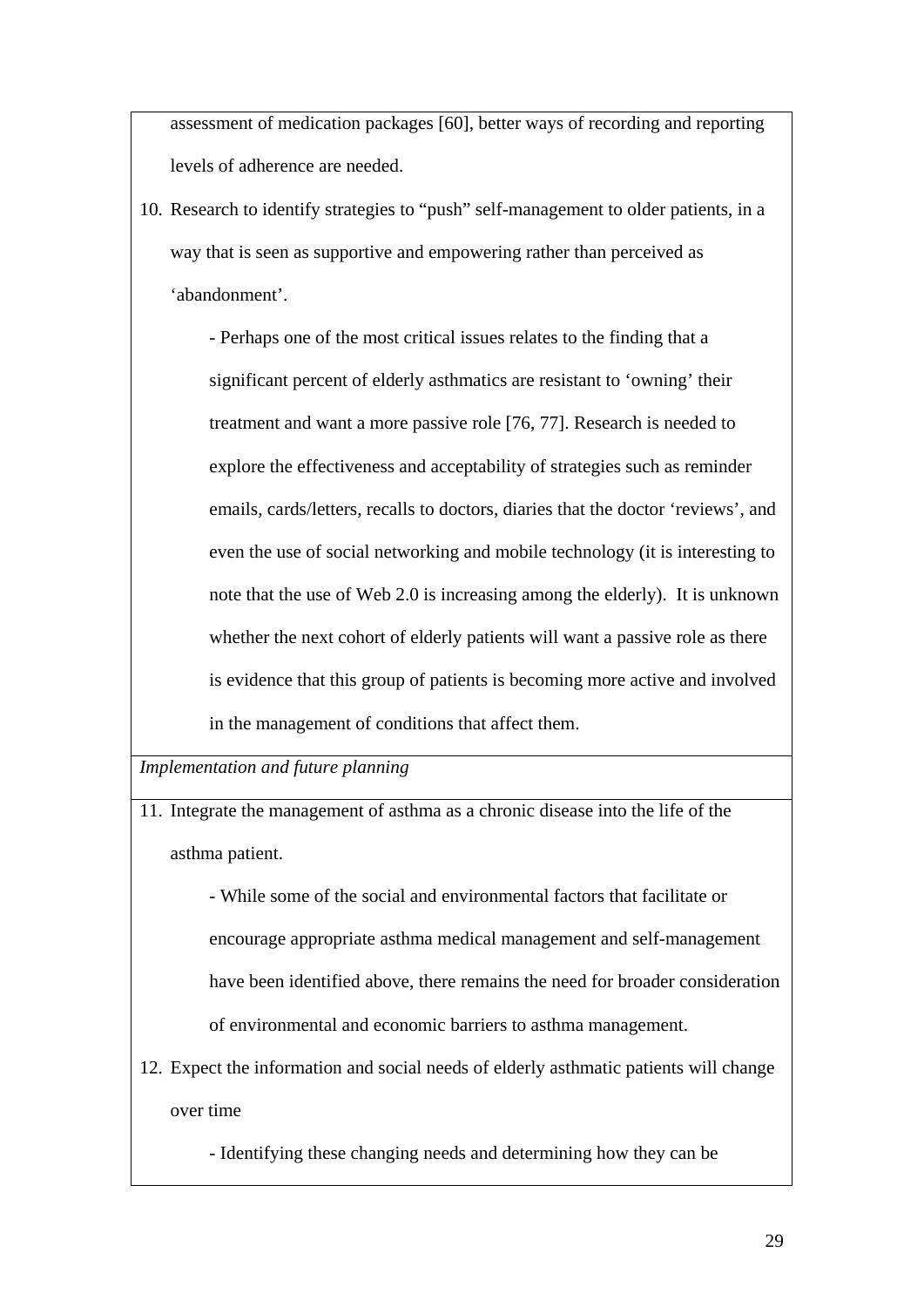effectively and efficiently met is an important challenge that warrants

immediate action.

# **References**

1. Stupka EM, deShazo RM. Asthma in Seniors: Part 1. Evidence for Underdiagnosis, Undertreatment, and Increasing Morbidity and Mortality. The American Journal of Medicine. 2009;122(1):6-11.

2. Goeman DP, Douglass JA. Understanding asthma in older Australians: a qualitative approach. Med J Aust. 2005 Jul 4;183(1 Suppl):S26-7.

3. King MJ, Hanania NA. Asthma in the elderly: current knowledge and future directions. Current Opinion in Pulmonary Medicine. 2010;16(1):55-9.

4. Moore WC, Meyers DA, Wenzel SE, Teague WG, Li HS, Li XN, et al. Identification of Asthma Phenotypes Using Cluster Analysis in the Severe Asthma Research Program. American Journal of Respiratory and Critical Care Medicine. 2010 Feb;181(4):315-23.

5. Plit M. Asthma in the Elderly. Current Allergy and Clinical Immunology. 2005;18(4):182-4.

6. Braman SS, Hanania NA. Asthma in Older Adults. Clinics in Chest Medicine. 2007;28(4):685-702.

7. Braman SS, Braman SS. Asthma in the elderly. Clinics in Geriatric Medicine. 2003 Feb;19(1):57-75.

8. Apter AJ. Advances in adult asthma 2006: Its risk factors, course, and management. Journal of Allergy and Clinical Immunology. 2007;119(3):563-6.

9. Australian Institute of Health and Welfare. 2010. Asthma, chronic obstructive pulmonary disease and other respiratory diseases in Australia. Cat. no. ACM 20. Canberra: AIHW.

10. Yeatts K, Sly P, Shore S, Weiss S, Martinez F, Geller A, et al. A brief targeted review of susceptibility factors, environmental exposures, asthma incidence, and recommendations for future asthma incidence research. Environmental Health Perspectives. 2006 Apr;114(4):634-40.

11. Subbarao PMDM, Mandhane PMDP, Sears MMBC. Asthma: epidemiology, etiology and risk factors. Canadian Medical Association Journal. 2009;181(9):E181 (10).

12. Gilmour MI, Maritta SJ, Stephanie JL, Andre EN, Christine AR. How Exposure to Environmental Tobacco Smoke, Outdoor Air Pollutants, and Increased Pollen Burdens Influences the Incidence of Asthma. Environmental Health Perspectives. 2006;114(4):627-33.

13. Gwynn RC. Risk Factors for Asthma in US Adults: Results from the 2000 Behavioral Risk Factor Surveillance System. Journal of Asthma. 2004;41(1):91-8.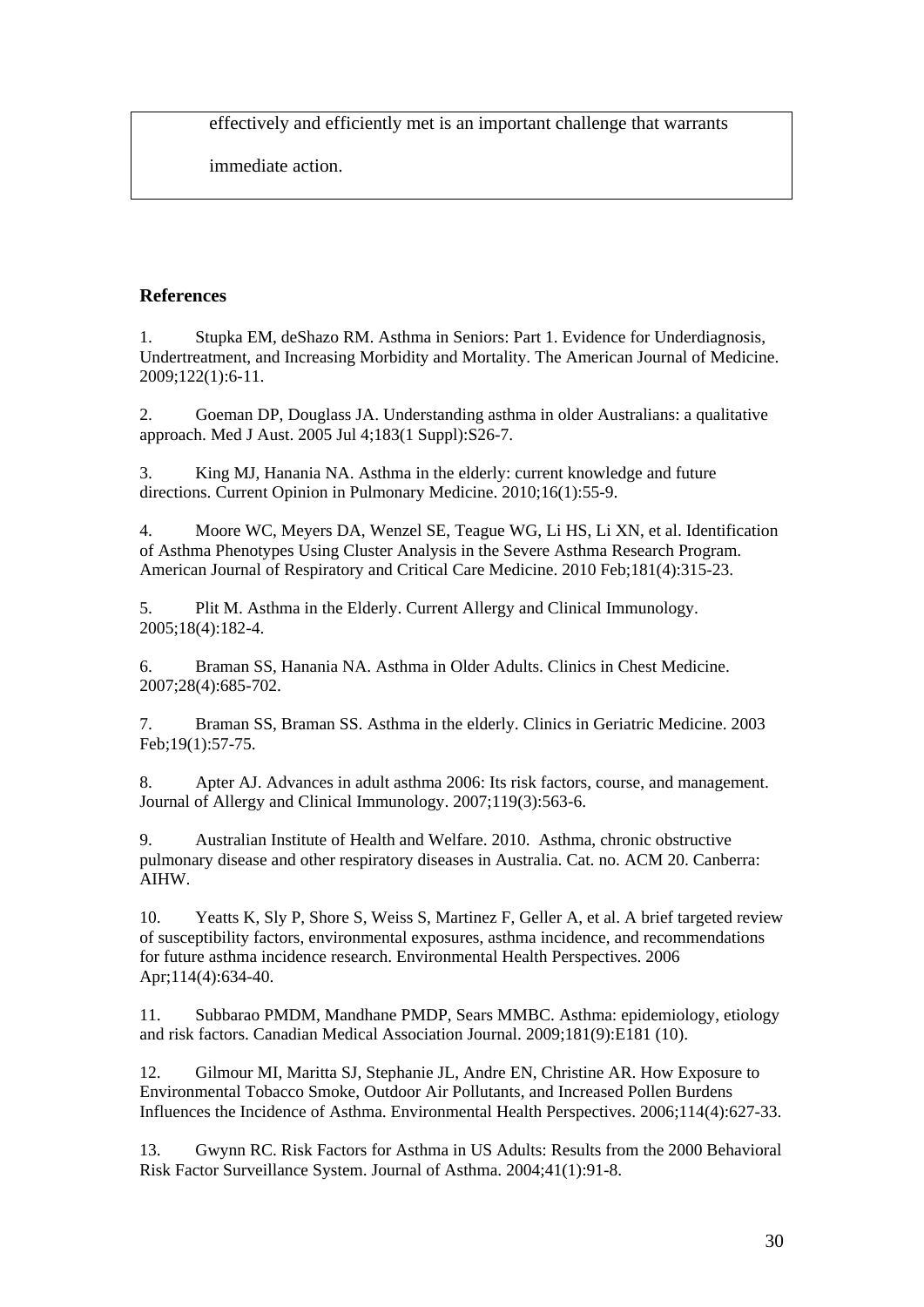14. Devereux G, Seaton A. Diet as a risk factor for atopy and asthma. Journal of Allergy and Clinical Immunology. 2005;115(6):1109-17.

15. Clerisme-Beaty E, Rand CS. The effect of obesity on asthma incidence: Moving past the epidemiologic evidence. Journal of Allergy and Clinical Immunology. 2009;123(1):96-7.

16. Urso DL. Asthma in the Elderly. Current Gerontology and Geriatrics Research. 2009:Article ID 858415 (5).

17. Guerra S, Sherrill DL, Martinez FD, Barbee RA. Rhinitis as an independent risk factor for adult-onset asthma. Journal of Allergy and Clinical Immunology. 2002 Mar:109(3):419-25.

18. Jamrozik E, Knuman MW, James A, Divitini M, Musk A. Risk factors for adult-onset asthma: A 14-year longitudinal study. Respirology. 2009;14(6):814-21.

19. Settipane RJ, Hagy GW, Settipane GA. Long-term risk factors for developing asthma and allergic rhinitis: A 23- year follow-up study of college students. Allergy and Asthma Proceedings. 1994;15(1):21-5.

20. Bellia V, Battaglia S, Catalano F, Scichilone N, Incalzi RA, Imperiale C, et al. Aging and disability affect misdiagnosis of COPD in elderly asthmatics. Chest. 2003;123(4):1066 - 72.

21. Wilson DH, Appleton SL, Adams RJ, Ruffin RE. Undiagnosed asthma in older people: an underestimated problem. Medical Journal of Australia. 2005;183(1):S20-S2.

22. Australian Bureau of Statistics. National Health Survey: Summary of Results, 2007- 2008 (Reissue). Canberra: 2009 [cited 2010 May 5]; Available from: http://abs.gov.au/AUSSTATS/abs@.nsf/mf/4364.0/.

23. Australian Centre for Asthma Monitoring. Asthma in Australia 2008. Canberra: AIHW 2008.

24. Peterson G, Naunton M. Asthma in the Elderly. Australian Pharmacist. 2008;27(5):382-6.

25. Chotirmall SH, Watts M, Branagan P, Donegan CF, Moore A, McElvaney NG. Diagnosis and management of asthma in older adults. Journal of the American Geriatrics Society. 2009;57(5):901-9.

26. Goeman DP, O'Hehir RE, Jenkins C, Scharf SL, Douglass JA. 'You have to learn to live with it': a qualitative and quantitative study of older people with asthma. Clinical Respiratory Journal. 2007;1(2):99-105.

27. Krcmarik JP, Kain KP. Diagnosis and treatment of asthma in elderly patients. AARC Times. 2007;31(2):38-40.

28. Hunt LW, Jr., Silverstein MD, Reed CE, O'Connell EJ, O'Fallon WM, Yunginger JW. Accuracy of the death certificate in a population-based study of asthmatic patients. Jama. 1993;269(15):1947-52.

29. Quadrelli SA, Roncoroni A. Features of asthma in the elderly. Journal of Asthma. 2001;38(5):377-89.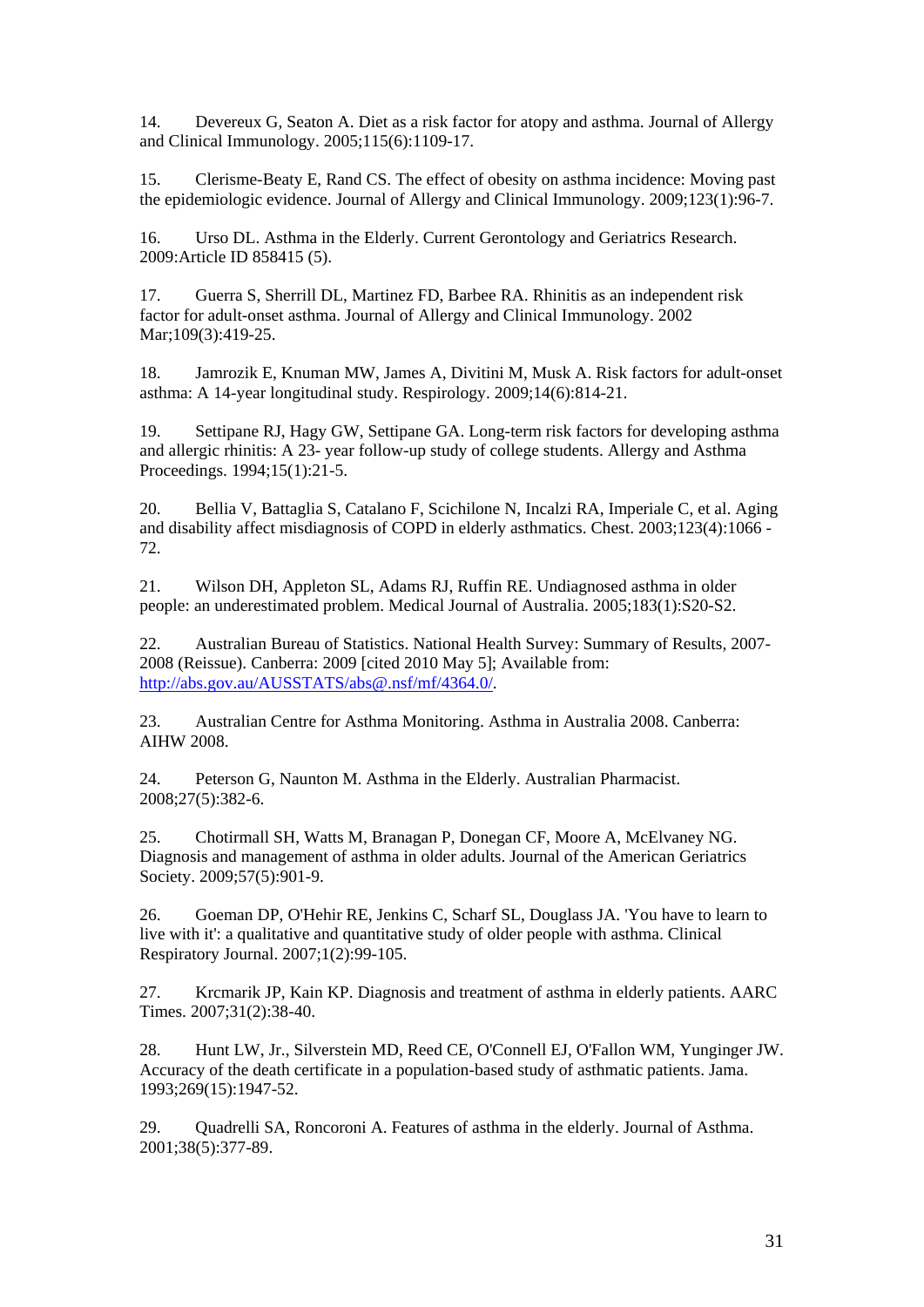30. Caughey GE, Vitry AI, Gilbert AL, Roughead EE, Caughey GE, Vitry AI, et al. Prevalence of comorbidity of chronic diseases in Australia. BMC Public Health. 2008;8:ARTN:221.

31. Adams RJ, Wilson DH, Taylor AW, Daly A, Tursan d'Espaignet E, Dal Grande E, et al. Coexistent chronic conditions and asthma quality of life: a population-based study. Chest. 2006 Feb 2006;129(2):285-91.

32. Adams RJ, Wilson DH, Taylor AW, Daly A, d'Espaignet ET, Dal Grande E, et al. Psychological factors and asthma quality of life: a population based study. Thorax. 2004 Nov;59(11):930-5.

33. Deshmukh VM, Toelle BG, Usherwood T, O'Grady B, Jenkins CR. The association of comorbid anxiety and depression with asthma-related quality of life and symptom perception in adults. Respirology. 2008 Jul;13(5):695-702.

34. Huss K, Naumann PL, Mason PJ, Nanda JP, Huss RW, Smith CM, et al. Asthma severity, atopic status, allergen exposure, and quality of life in elderly persons. Annals of Allergy, Asthma & Immunology. 2001;86(5):524-30.

35. Oguzturk O, Ekici A, Kara M, Ekici M, Arslan M, Iteginli A, et al. Psychological status and quality of life in elderly patients with asthma. Psychosomatics. 2005 Jan-Feb;46(1):41-6.

36. Slavin RG, Haselkorn T, Lee JH, Zheng BY, Deniz Y, Wenzel SE, et al. Asthma in older adults: observations from the Epidemiology and Natural History of Asthma: Outcomes and treatment regimens (TENOR) study. Annals of Allergy Asthma & Immunology. 2006 Mar; 96(3): 406-14.

37. Hoffmann RL, Rohrer WM, 3rd, South-Paul JE, Burdett R, Watzlaf VJM. The effects of barriers on Health Related Quality of Life (HRQL) and compliance in adult asthmatics who are followed in an urban community health care facility. Journal of Community Health. 2008 Dec;33(6):374-83.

38. Goeman DP, Douglass JA. Optimal management of asthma in elderly patients: strategies to improve adherence to recommended interventions. Drugs Aging. 2007;24(5):381-94.

39. Bashoura L, Hanania NA. Confronting the challenges of asthma in the elderly patient: Cough may be the only presenting symptom. The Journal of Respiratory Diseases. 2004;25(8):310-6.

40. Cousens N, Goeman D, Douglass J, Jenkins C. The needs of older people with asthma. Australian Family Physician. 2007;36(9):729-31.

41. Enright P. The diagnosis of asthma in older patients. Experimental Lung Research. 2005 Sep;31 Suppl 1:15-21.

42. Dow L, Fowler L, Phelps L, Waters K, Coggon D, Kinmonth AL, et al. Prevalence of untreated asthma in a population sample of 6000 older adults in Bristol, UK. Thorax. 2001 Jun;56(6):472-6.

43. van Schayck CP, van Der Heijden FM, van Den Boom G, Tirimanna PR, van Herwaarden CL. Underdiagnosis of asthma: is the doctor or the patient to blame? The DIMCA project. Thorax. 2000 Jul;55(7):562-5.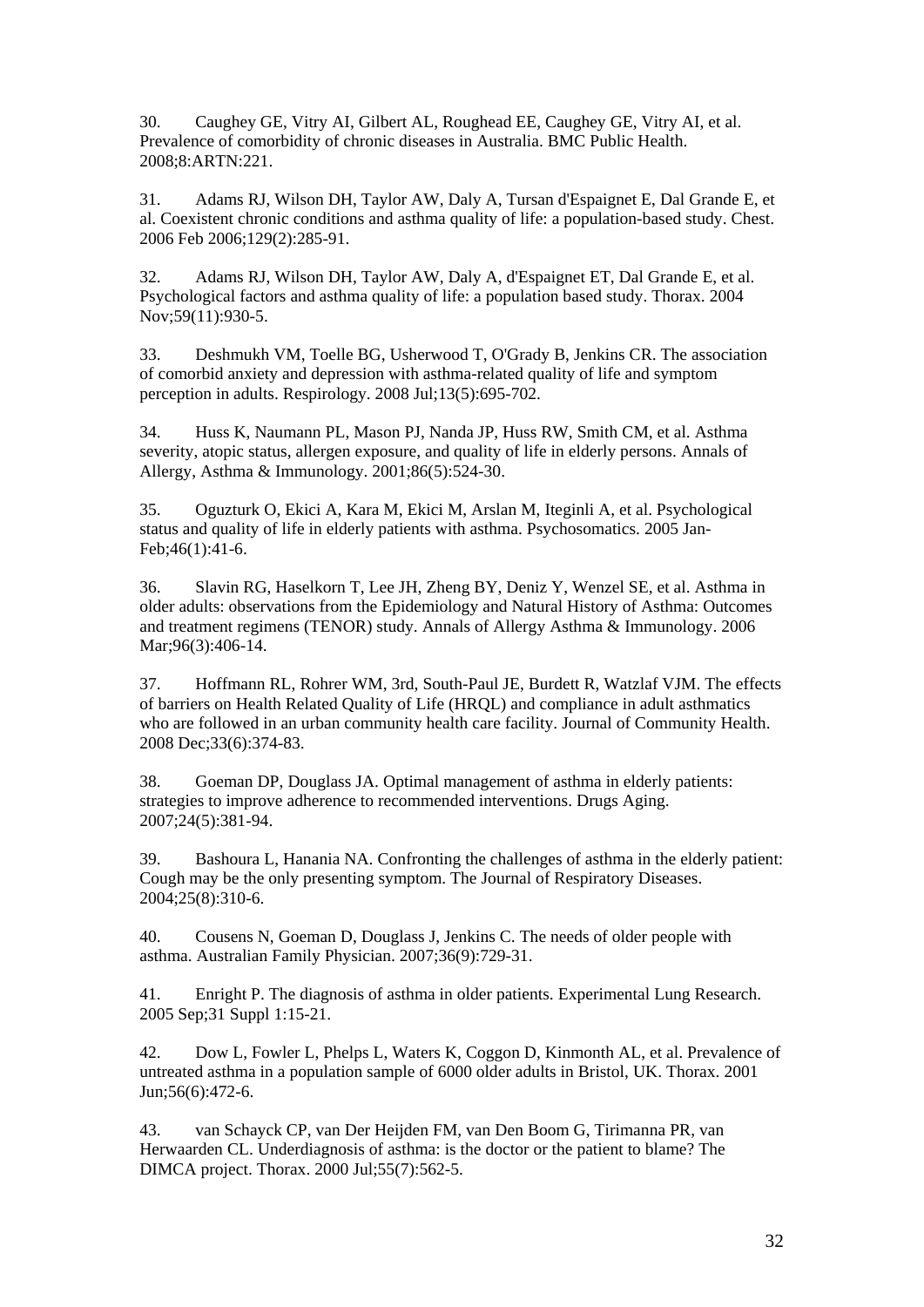44. Andrews KL, Jones SC. "We would have got it by now if we were going to get it..." An analysis of asthma awareness and beliefs in older adults. Health Promotion Journal of Australia. 2009;20(2):146-50.

45. Connolly MJ, Crowley JJ, Charan NB, Nielson CP, Vestal RE. Reduced subjective awareness of bronchoconstriction provoked by methacholine in elderly asthmatic and normal subjects as measured on a simple awareness scale. Thorax. 1992 June 1, 1992;47(6):410-3.

46. De Vries U, Petermann F. Asthma among senior adults. Internist. 2008;49(11):1335- 42.

47. Ekici M, Apan A, Ekici A, Erdemoglu AK. Perception of bronchoconstriction in elderly asthmatics. Journal of Asthma. 2001 Dec;38(8):691-6.

48. Weiss ST. Lung function and airway disease. Nature Genetics. 2010;42:14-6.

49. Tashkin DP, Celli B, Decramer M, Liu D, Burkhart D, Cassino C, et al. Bronchodilator responsiveness in patients with COPD. Eur Respir J. 2008 April 1, 2008;31(4):742-50.

50. Behrendt CE. Mild and Moderate-to-Severe COPD in Nonsmokers\*. Chest. 2005 September 1, 2005;128(3):1239-44.

51. Yawn BP. Differential assessment and management of asthma vs chronic obstructive pulmonary disease. Medscape General Medicine 2009;11(1):ARTN 20.

52. Abramson MJ. Respiratory symptoms and lung function in older people with asthma or chronic obstructive pulmonary disease. Medical Journal of Australia. 2005 Jul 4;183(1 Suppl):S23-5.

53. Rode A, Shephard RJ. The ageing of lung function: cross-sectional and longitudinal studies of an Inuit community. European Respiratory Journal. 1994 Sep;7(9):1653-9.

54. de Bisschop C, Marty ML, Tessier JF, Barberger-Gateau P, Dartigues JF, Guenard H. Expiratory flow limitation and obstruction in the elderly. Eur Respir J. 2005 October 1, 2005;26(4):594-601.

55. Hollenberg M, Yang J, Haight TJ, Tager IB. Longitudinal changes in aerobic capacity: implications for concepts of aging. Journals of Gerontology Series A-Biological Sciences & Medical Sciences. 2006 Aug;61(8):851-8.

56. Mannino DM, Gagnon RC, Petty TL, Lydick E. Obstructive Lung Disease and Low Lung Function in Adults in the United States: Data From the National Health and Nutrition Examination Survey, 1988-1994. Arch Intern Med. 2000 June 12, 2000;160(11):1683-9.

57. National Asthma Council Australia. Asthma Management Handbook 2006. Melbourne: 2006.

58. Bender BG, Bender SE. Patient-identified barriers to asthma treatment adherence: responses to interviews, focus groups, and questionnaires. Immunology and Allergy Clinics of North America. 2005;25(1):107-30.

59. Baptist AP, Deol BBK, Reddy RC, Nelson B, Clark NM. Age-specific factors influencing asthma management by older adults. Qual Health Res. 2010;20(1):117-24.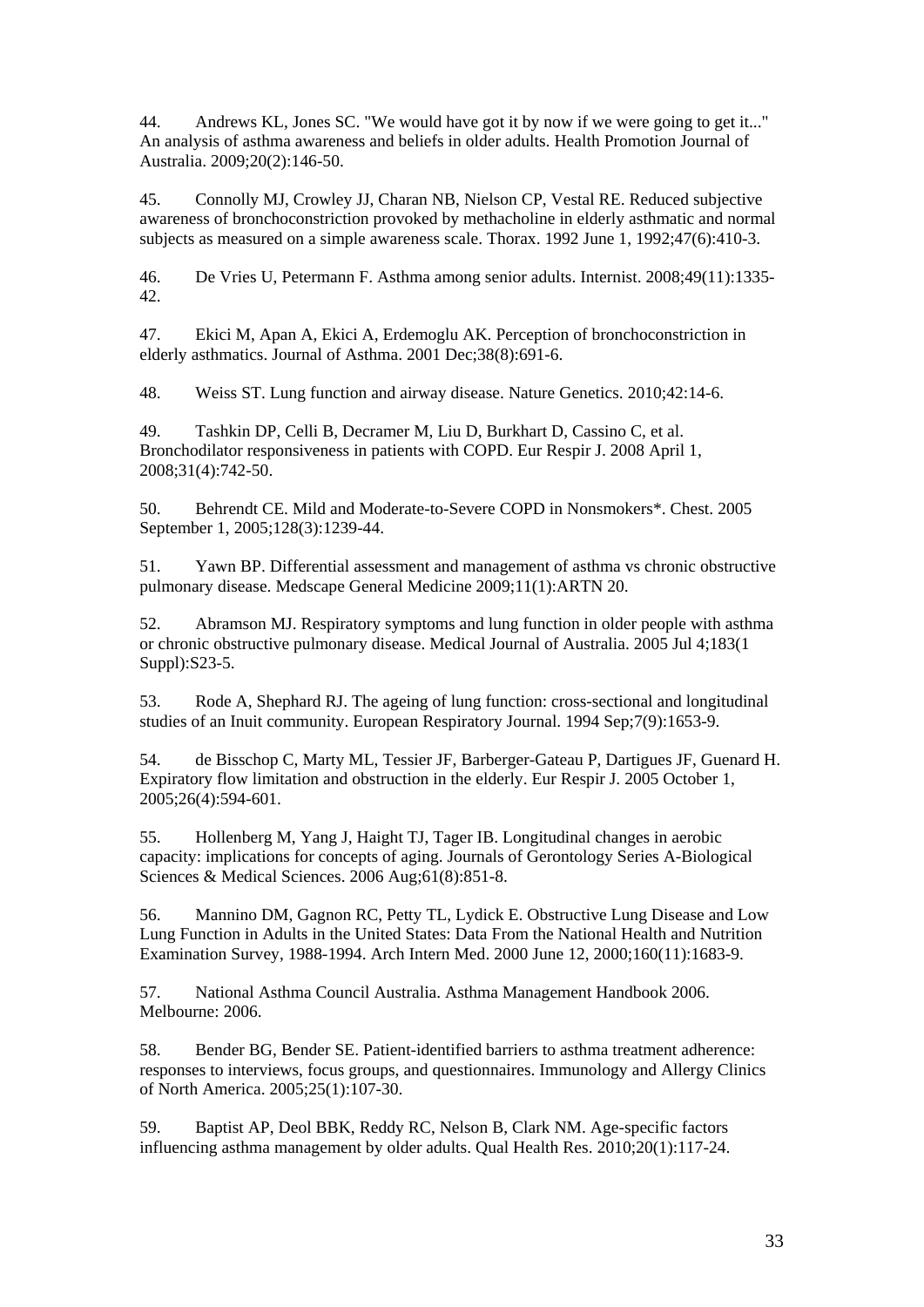60. Bozek A, Jarzab J. Adherence to asthma therapy in elderly patients. Journal of Asthma. 2010;47:162-5.

61. Clare J, Teale C. Peak flow technique and the 'windmill' trainer in older subjects admitted with acute airflow limitation. Age Ageing. 2001 May 2001;30(3):259-61.

62. Reddel HK. Peak flow monitoring in clinical practice and clinical asthma trials. Curr Opin Pulm Med. 2006;12:75-81.

63. Diette GB, Krishnan JA, Dominici F, Haponik E, Skinner EA, Steinwachs D, et al. Asthma in older patients: Factors associated with hospitalization. Arch Intern Med. 2002;162(10):1123-32.

64. Huang T-T, Li Y-T, Wang C-H. Individualized programme to promote self-care among older adults with asthma: randomized controlled trial. Journal of Advanced Nursing. 2008;65(2):348-58.

65. Brennan VK, Osman LM, Graham H, Critchlow A, Everard ML. True device compliance: the need to consider both competence and contrivance. Respir Med. 2005 Jan;99(1):97-102.

66. Goeman DP, Aroni RA, Stewart K, Sawyer SM, Thien FC, Abramson MJ, et al. Patients' views of the burden of asthma: a qualitative study. Med J Aust. 2002 Sep 16;177(6):295-9.

67. Cortes T, Lee A, Boal J, Mion L, Butler A. Using focus groups to identify asthma care and education issues for elderly urban-dwelling minority individuals. Applied Nursing Research. 2004 Aug;17(3):207-12.

68. Byles JE. How do the psychosocial consequences of ageing affect asthma managment? Med J Aust. 2005;183(1):S30-S2.

69. Lavoie KL, Bouchard A, Joseph M, Campbell TS, Favreau H, Bacon SL. Association of asthma self-efficacy to asthma control and quality of life. Annals of Behavioral Medicine. 2008 Aug;36(1):100-6.

70. Laforest L, Hasnaoui AE, Pribil C, Ritleng C, Schwalm MS, Ganse EV. Asthma patients' perception of their ability to influence disease control and management. Annals of Allergy, Asthma and Immunology. 2009;102(5):378-84.

71. Katz PP, Yelin EH, Eisner MD, Blanc PD, Katz PP, Yelin EH, et al. Perceived control of asthma and quality of life among adults with asthma. Annals of Allergy, Asthma, & Immunology. 2002 Sep;89(3):251-8.

72. Van Ganse E, Mörk AC, Osman LM, Vermeire P, Laforest L, Marrel A, et al. Factors affecting adherence to asthma treatment: Patient and physician perspectives. Primary Care Respiratory Journal. 2003;12(2):46-51.

73. Haughney J, Barnes G, Partridge M, Cleland J. The Living & Breathing Study: a study of patients' views of asthma and its treatment. Primary Care Respiratory Journal. 2004;13:28 - 35.

74. McGhan SL, Cicutto LC, Befus AD, McGhan SL, Cicutto LC, Befus AD. Advances in development and evaluation of asthma education programs. Current Opinion in Pulmonary Medicine. 2005 Jan;11(1):61-8.